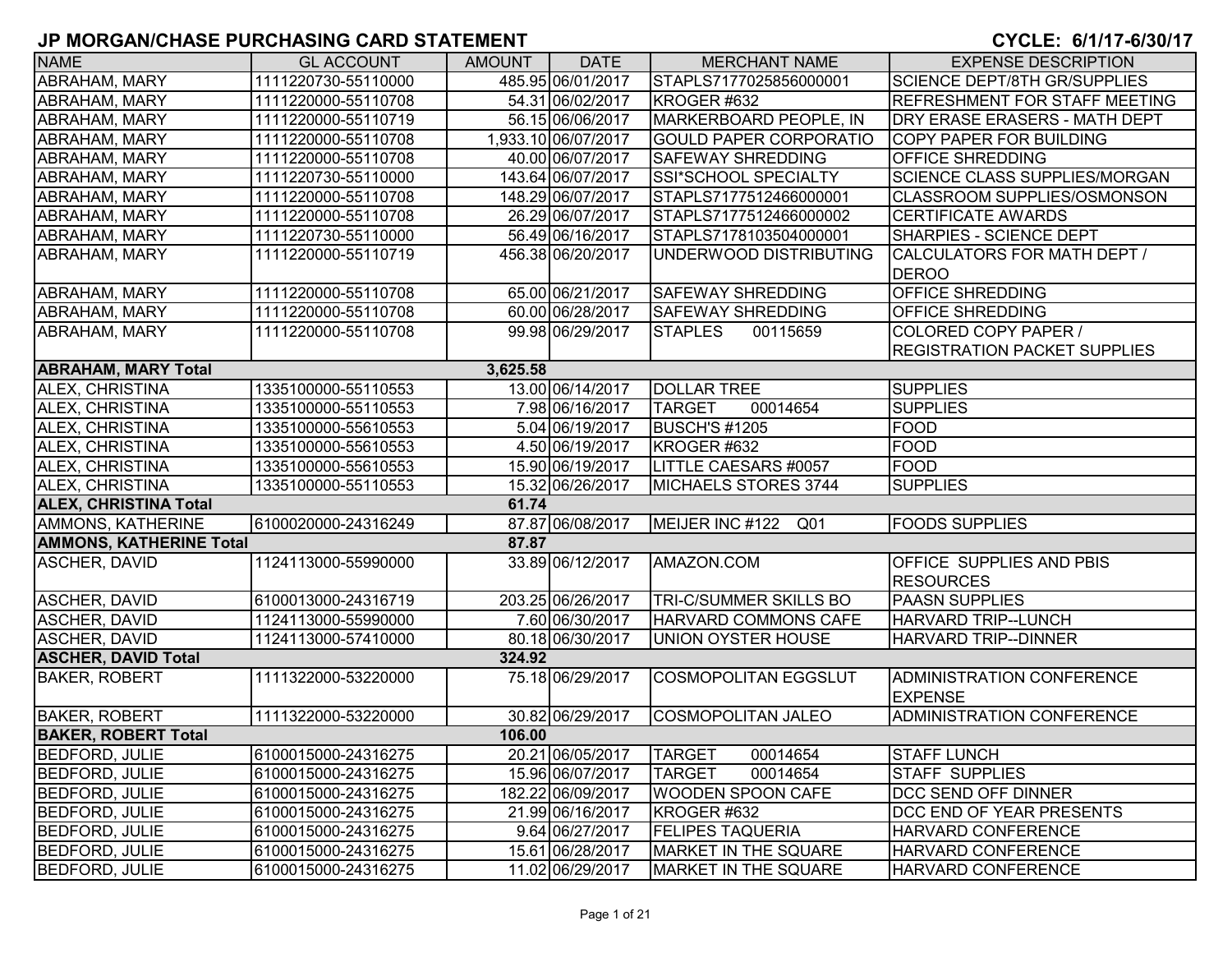| <b>NAME</b>                     | <b>GL ACCOUNT</b>   | <b>AMOUNT</b> | <b>DATE</b>         | <b>MERCHANT NAME</b>          | <b>EXPENSE DESCRIPTION</b>                                               |
|---------------------------------|---------------------|---------------|---------------------|-------------------------------|--------------------------------------------------------------------------|
| <b>BEDFORD, JULIE</b>           | 6100015000-24316275 |               | 52.47 06/30/2017    | UNION OYSTER HOUSE            | <b>HARVARD CONFERENCE</b>                                                |
| <b>BEDFORD, JULIE Total</b>     |                     | 329.12        |                     |                               |                                                                          |
| <b>BLOOM, LYNETTE</b>           | 1335100000-54910553 |               | 39.00 06/07/2017    | <b>APPELBAUM TRAINING INS</b> | <b>STAFF TRAINING</b>                                                    |
| <b>BLOOM, LYNETTE</b>           | 1335100000-55990553 |               | 161.89 06/12/2017   | <b>AMAZON MKTPLACE PMTS</b>   | TEACHING SUPPLIES SUMMER CARE                                            |
| <b>BLOOM, LYNETTE</b>           | 1335100000-55990553 |               | 343.41 06/13/2017   | <b>AMAZON MKTPLACE PMTS</b>   | <b>TEACHING SUPPLIES-SUMMER CARE</b>                                     |
| <b>BLOOM, LYNETTE</b>           | 1335100000-55990553 |               | 84.88 06/21/2017    | <b>TARGET</b><br>00014654     | <b>IMISC. SUPPLIES SUMMER CARE</b>                                       |
| <b>BLOOM, LYNETTE</b>           | 1335100000-54910553 |               | 200.00 06/28/2017   | <b>DETROITZOOLOGICAL SCTY</b> | <b>SUMMER CARE FIELD TRIP</b>                                            |
| <b>BLOOM, LYNETTE</b>           | 1335100000-54910553 |               | 1,350.00 06/28/2017 | SQU*SQ *PLASTERWORKS          | SUMMER CARE IN-HOUSE RESOURCE                                            |
| <b>BLOOM, LYNETTE</b>           | 1335100000-54910553 |               | 20.00 06/30/2017    | <b>DETROIT ZOOLOGICAL SOC</b> | SUMMER CARE-FIELD TRIP                                                   |
| <b>BLOOM, LYNETTE</b>           | 1335100000-54910553 |               | 55.00 06/30/2017    | <b>DETROIT ZOOLOGICAL SOC</b> | SUMMER CARE FIELD TRIP                                                   |
| <b>BLOOM, LYNETTE Total</b>     |                     | 2,254.18      |                     |                               |                                                                          |
| <b>BOURGEAU, BENJAMIN</b>       | 1126160000-55992000 |               | 1,019.05 06/01/2017 | TRANE SUPPLY-113415           | MS BLOWER MOTOR                                                          |
| <b>BOURGEAU, BENJAMIN</b>       | 1126160000-55992000 |               | 24.40 06/02/2017    | TRANE SUPPLY-113415           | <b>MTCE STOCK VAV FUSES</b>                                              |
| <b>BOURGEAU, BENJAMIN</b>       | 1126160000-55992000 |               | 508.05 06/07/2017   | COCHRANE SUPPLY AND EN        | VO RM 32 ACTUATOR, SWITCH RELAY                                          |
| <b>BOURGEAU, BENJAMIN</b>       | 1126160000-55992000 |               | 491.52 06/07/2017   | <b>WW GRAINGER</b>            | MS A2 UNIT BELTS                                                         |
| <b>BOURGEAU, BENJAMIN</b>       | 1126160000-55992000 |               | 163.84 06/07/2017   | <b>WW GRAINGER</b>            | <b>MS A2 UNIT REPAIRS</b>                                                |
| <b>BOURGEAU, BENJAMIN</b>       | 1126160000-55992000 |               | 1,447.10 06/08/2017 | DOWNRIVER REFRIG SUP C        | <b>DF CHILLER PARTS</b>                                                  |
| <b>BOURGEAU, BENJAMIN</b>       | 1126160000-55992000 |               | 2,963.14 06/15/2017 | DOWNRIVER REFRIG SUP C        | <b>IMTCE HVAC SHOP STOCK</b>                                             |
| <b>BOURGEAU, BENJAMIN</b>       | 1126160000-55992000 |               | 1,670.46 06/15/2017 | TRANE SUPPLY-113415           | NM5 BAND ROOM RTU-2                                                      |
| <b>BOURGEAU, BENJAMIN</b>       | 1126160000-55992000 |               | 68.75 06/19/2017    | THE HOME DEPOT #2737          | <b>NM5 FENCE REPAIR</b>                                                  |
| <b>BOURGEAU, BENJAMIN</b>       | 1126160000-55992000 |               | 66.86 06/19/2017    | THE HOME DEPOT #2737          | <b>SOCCER ICE MAKER INSTALL</b><br><b>SUPPLIES</b>                       |
| <b>BOURGEAU, BENJAMIN</b>       | 1126160000-55992000 |               | 233.49 06/19/2017   | THE HOME DEPOT #2737          | <b>SOCCER ICE MAKER INSTALL</b><br><b>SUPPLIES</b>                       |
| <b>BOURGEAU, BENJAMIN</b>       | 1126160000-55992000 |               | 450.82 06/28/2017   | TRANE SUPPLY-113415           | <b>DF OFFICE REPAIRS</b>                                                 |
| <b>BOURGEAU, BENJAMIN</b>       | 1126160000-55992000 |               | 286.91 06/28/2017   | <b>WW GRAINGER</b>            | <b>DF HVAC BELTS</b>                                                     |
| <b>BOURGEAU, BENJAMIN</b>       | 1126160000-55992000 |               | 415.30 06/28/2017   | <b>WW GRAINGER</b>            | <b>DF HVAC BELTS</b>                                                     |
| <b>BOURGEAU, BENJAMIN</b>       | 1126160000-55992000 |               | 136.79 06/30/2017   | THE HOME DEPOT #2737          | <b>DISTRICT COIL CLEANING</b>                                            |
| <b>BOURGEAU, BENJAMIN Total</b> |                     | 9,946.48      |                     |                               |                                                                          |
| <b>BRASIL, SANDRA</b>           | 6100022000-24316108 |               | -50.00 06/05/2017   | OAKLAND SCHOOLS-RC INT        | PAID IN ERROR, REIMBURSEMENT OF<br>FEE                                   |
| <b>BRASIL, SANDRA</b>           | 1722100000-53220614 |               | 739.00 06/08/2017   | INT*BACCALAUREATE ORG         | <b>IB TRAINING WORKSHOP FOR NEW</b><br><b>IB/AP COORDINATOR POSITION</b> |
| <b>BRASIL, SANDRA</b>           | 6100022000-24316108 |               | 69.81 06/09/2017    | MARIA S ITALIAN BAKERY        | LUNCHEON FOR ASST. PRINCIPAL<br><b>APPRECIATION</b>                      |
| <b>BRASIL, SANDRA</b>           | 6100022000-24316108 |               | 36.31 06/13/2017    | PANERA BREAD #600667          | <b>CAL APPRECIATION</b><br>LUNCHEON/WORKING LUNCH                        |
| <b>BRASIL, SANDRA</b>           | 1722100000-53220614 |               | 925.00 06/14/2017   | <b>FLORIDA LEAGUE OF IB S</b> | <b>IB TRAINING FOR NEW IB/AP</b><br>COORDINATOR POSITION-A. BROWN        |
| <b>BRASIL, SANDRA</b>           | 6100022000-24316108 |               | 41.78 06/19/2017    | DOMINO'S 1010                 | MEETING/LUNCHEON                                                         |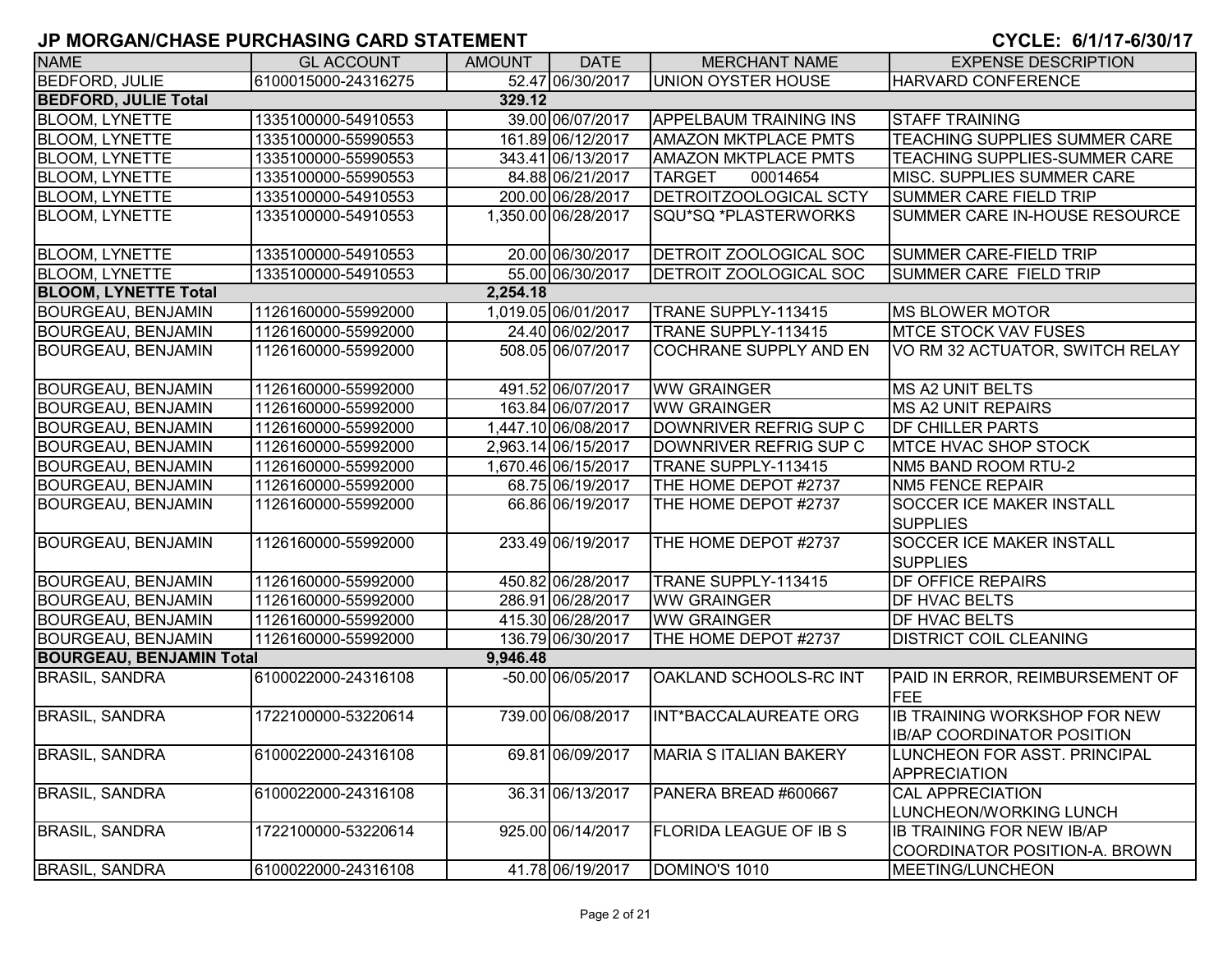| <b>NAME</b>                   | <b>GL ACCOUNT</b>   | <b>AMOUNT</b> | <b>DATE</b>         | <b>MERCHANT NAME</b>          | <b>EXPENSE DESCRIPTION</b>                                                                                                                                                |
|-------------------------------|---------------------|---------------|---------------------|-------------------------------|---------------------------------------------------------------------------------------------------------------------------------------------------------------------------|
| <b>BRASIL, SANDRA Total</b>   |                     | 1,761.90      |                     |                               |                                                                                                                                                                           |
| <b>BRATNEY, BETHANY</b>       | 1122222000-55310000 |               | 19.33 06/02/2017    | <b>GAN*OBS + ECCENTRIC</b>    | <b>SUBSCRIPTION RENEWAL</b>                                                                                                                                               |
| <b>BRATNEY, BETHANY</b>       | 1122222000-55310000 |               | 67.69 06/05/2017    | <b>DEMCO INC</b>              | <b>SUPPLIES</b>                                                                                                                                                           |
| <b>BRATNEY, BETHANY</b>       | 1122222000-55310000 |               | 45.64 06/06/2017    | FOLLETT SCHOOL SOLUTIO        | <b>NEW MATERIALS FOR LMC</b>                                                                                                                                              |
| <b>BRATNEY, BETHANY</b>       | 1122222000-55310000 |               | 509.57 06/07/2017   | FOLLETT SCHOOL SOLUTIO        | <b>NEW MATERIALS FOR LMC</b>                                                                                                                                              |
| <b>BRATNEY, BETHANY</b>       | 1122222000-55310000 |               | 459.56 06/27/2017   | <b>FOLLETT SCHOOL SOLUTIO</b> | NEW MATERIALS FOR LMC                                                                                                                                                     |
| <b>BRATNEY, BETHANY Total</b> |                     | 1,101.79      |                     |                               |                                                                                                                                                                           |
| <b>BUNKER, JEFFREY</b>        | 1126160000-55993000 |               | 107.24 06/09/2017   | J THOMAS DISTRIBUTORS         | <b>GRNDS REPLACEMENTS FOR BLADE</b><br>SHARPENER                                                                                                                          |
| <b>BUNKER, JEFFREY</b>        | 1126160000-55730000 |               | 330.00 06/23/2017   | <b>MARKS OUTDOOR POWER EQ</b> | <b>GRNDS REPLACEMENT WHEELS FOR Z</b><br><b>MOWER</b>                                                                                                                     |
| <b>BUNKER, JEFFREY</b>        | 1126160000-55993000 |               | 15.98 06/26/2017    | THE HOME DEPOT #2737          | VO HOSE REPLACEMENT FITTINGS                                                                                                                                              |
| <b>BUNKER, JEFFREY Total</b>  |                     | 453.22        |                     |                               |                                                                                                                                                                           |
| CIANCIO, WANDA                | 4345611000-56422958 |               | 325.00 06/01/2017   | TIERNEY BROTHERS, INC         | VO TITLE ONE TECH TUB FOR IPADS                                                                                                                                           |
| CIANCIO, WANDA                | 4345612000-56422958 |               | 325.00 06/01/2017   | TIERNEY BROTHERS, INC         | OH TITLE ONE TECH TUB FOR IPADS                                                                                                                                           |
| CIANCIO, WANDA                | 1122500000-54120000 |               | 1,341.33 06/02/2017 | AMAZON.COM                    | <b>FLUKE CABLE TESTING NETWORK</b><br><b>EQUIPMENT</b>                                                                                                                    |
| CIANCIO, WANDA                | 1122500000-54917000 |               | 3,792.00 06/05/2017 | <b>SECURITY DESIGNS</b>       | <b>SSA ANNUAL SOFTWARE SUPPORT</b><br>AND MAINTENANCE FOR CARD<br><b>ACCESS EQUIP</b>                                                                                     |
| CIANCIO, WANDA                | 1122500000-54120000 |               | 158.52 06/07/2017   | <b>AMAZON MKTPLACE PMTS</b>   | <b>FLUKE NETWORKS INTELLITONE</b><br>PRO200 TONE GENERATOR (MT-8200-<br>$61-TNR)$                                                                                         |
| CIANCIO, WANDA                | 1122500000-54120000 |               | 8.38 06/07/2017     | AMAZON.COM                    | <b>CCL SECURITY BDB510LKA TUBULAR</b><br><b>CAMLOCK FOR CHROMEBOOK CARTS</b>                                                                                              |
| CIANCIO, WANDA                | 1122500000-54120000 |               | 51.96 06/08/2017    | <b>AMAZON MKTPLACE PMTS</b>   | ID BADGE HOLDERS AND CLIPS FOR ID<br><b>BADGES</b>                                                                                                                        |
| CIANCIO, WANDA                | 4345622000-56422958 |               | 111.96 06/08/2017   | <b>AMAZON MKTPLACE PMTS</b>   | CAMERA CAMCORDERS, BESTEKER HD<br>1080P 24MP 16X DIGITAL ZOOM VIDEO<br>CAMCORDER WITH 2.7" LCD AND 270<br>DEGREE ROTATION SCREEN(312P-GUN<br><b>GRAY) FOR HIGH SCHOOL</b> |
| CIANCIO, WANDA                | 1122500000-54120000 |               | 175.50 06/09/2017   | <b>AMAZON MKTPLACE PMTS</b>   | FJM SECURITY FJM-2400AL-KA<br>TUBULAR CAM LOCK WITH 1-1/8"<br><b>CYLINDER AND CHROME FINISH,</b><br><b>LOCKS FOR CHROMEBOOK CARTS</b>                                     |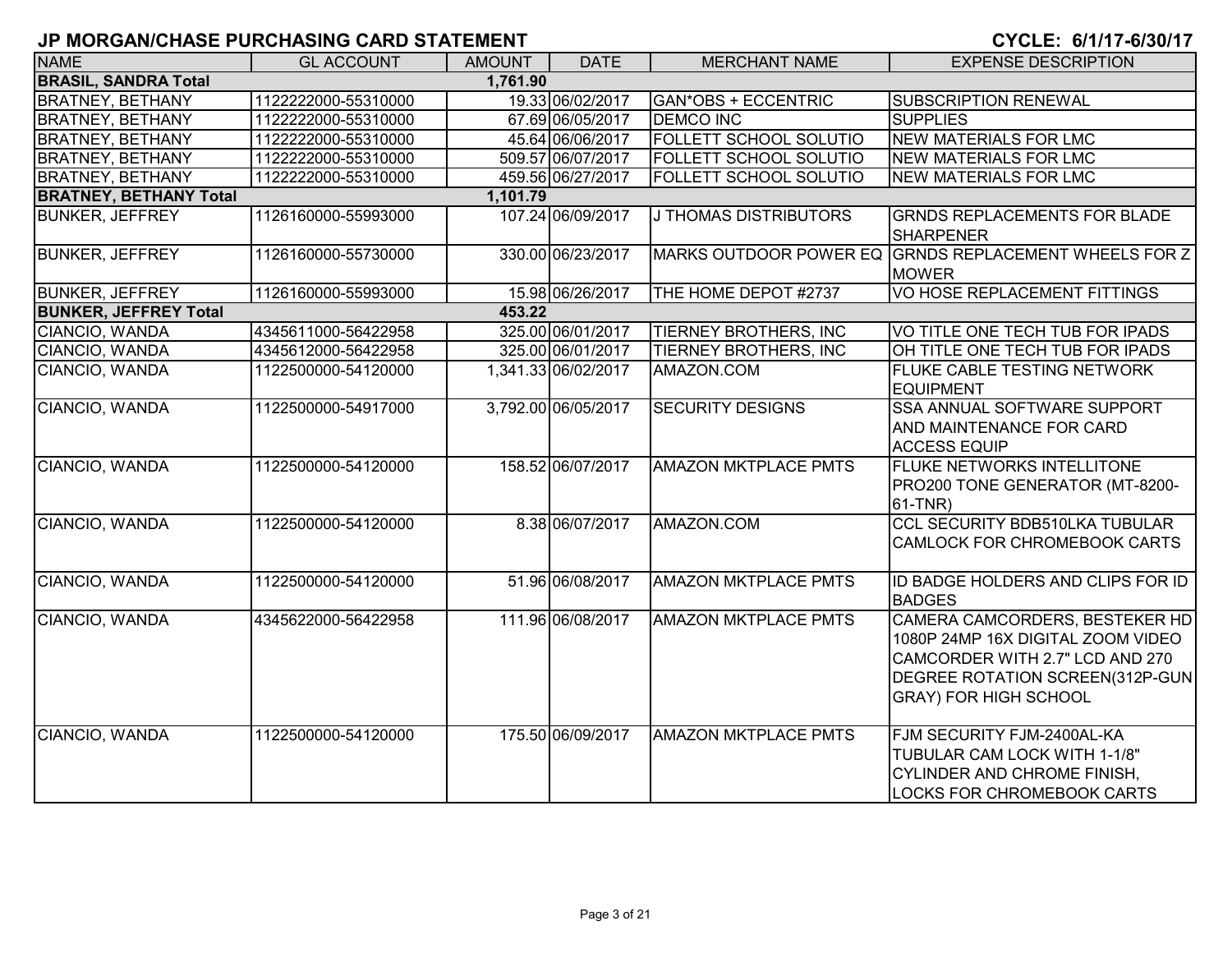| <b>NAME</b>    | <b>GL ACCOUNT</b>   | <b>AMOUNT</b> | <b>DATE</b>         | <b>MERCHANT NAME</b>          | <b>EXPENSE DESCRIPTION</b>                                                                                                                                                                 |
|----------------|---------------------|---------------|---------------------|-------------------------------|--------------------------------------------------------------------------------------------------------------------------------------------------------------------------------------------|
| CIANCIO, WANDA | 1122500000-54120000 |               | 49.50 06/12/2017    | <b>AMAZON MKTPLACE PMTS</b>   | <b>INSTALLGEAR MINI RAZOR SCRAPER</b><br>TOOL FOR REMOVING REGISTRATION,<br>PAINT, DECALS, ADHESIVE AND MORE<br>(2 SCRAPERS, 24 RAZOR BLADES) FOR<br><b>REMOVING ASSET TAGS AND LABELS</b> |
| CIANCIO, WANDA | 1122500000-54917000 |               | 4,812.50 06/12/2017 | CDW GOVT #JDB5899             | <b>AIRWATCH LICENSES FOR MANAGING</b><br>550 NEW IPADS                                                                                                                                     |
| CIANCIO, WANDA | 4345622000-56422958 |               | 457.20 06/13/2017   | <b>AMAZON MKTPLACE PMTS</b>   | 8- CANON OFFICE PRODUCTS LIDE120<br><b>COLOR IMAGE SCANNER FOR</b><br><b>GRAPHIC DESIGN AT HIGH SCHOOL</b>                                                                                 |
| CIANCIO, WANDA | 1122500000-54120000 |               | 21.57 06/14/2017    | <b>AMAZON MKTPLACE PMTS</b>   | 3 OF INSTEN USB 2.0 EXTENSION<br>CABLE - A MALE TO A FEMALE M/F<br>EXTENDER CORD - 25 FEET(7.62<br><b>METERS), BLACK</b>                                                                   |
| CIANCIO, WANDA | 4345620000-56423958 |               | -585.00 06/20/2017  | CDW GOVT #JFJ5492             | <b>CREDIT FOR 4 RETURNED ITEMS MS</b><br>FOOD SERVICE-VERIFONE PP1000SE<br>WW M32 USB                                                                                                      |
| CIANCIO, WANDA | 4345622000-56423958 |               | -585.00 06/20/2017  | CDW GOVT #JFJ5492             | <b>CREDIT FOR 9 RETURNED ITEMS HS</b><br>FOOD SERVICE-VERIFONE PP1000SE<br>WW M32 USB                                                                                                      |
| CIANCIO, WANDA | 4345618000-56423958 |               | -90.00 06/20/2017   | CDW GOVT #JFQ3372             | <b>CREDIT FOR 1 NM RETURNED ITEMS</b><br>FOOD SERVICE-VERIFONE PP1000SE<br>WW M32 USB                                                                                                      |
| CIANCIO, WANDA | 4345618000-56423958 |               | -90.00 06/20/2017   | CDW GOVT #JFQ3372             | <b>CREDIT FOR 1 NM RETURNED ITEMS</b><br>FOOD SERVICE-VERIFONE PP1000SE<br>WW M32 USB                                                                                                      |
| CIANCIO, WANDA | 4345618000-56423958 |               | -90.00 06/20/2017   | CDW GOVT #JFQ3372             | CREDIT FOR 1 MS RETURNED ITEMS<br>FOOD SERVICE-VERIFONE PP1000SE<br>WW M32 USB                                                                                                             |
| CIANCIO, WANDA | 1122500000-54917000 |               | 1,965.60 06/22/2017 | <b>PRESIDIO NETWORKED SOL</b> | 8 CALL MANAGER LICENSES TO ADD<br>PHONES FOR VILLAGE OAKS AND<br><b>COVER CURRENT LICENSE SHORTAGE</b>                                                                                     |
| CIANCIO, WANDA | 4345622000-56422958 |               | 2,498.00 06/23/2017 | CDW GOVT #JGP5284             | 2- SPECTRUM CLOUD CARTS FOR<br><b>CHROMEBOOKS</b>                                                                                                                                          |
| CIANCIO, WANDA | 1122500000-54120000 |               | 549.92 06/27/2017   | <b>AMAZON MKTPLACE PMTS</b>   | CABLE TIES, STORAGE CRATES,<br><b>CLOROX WIPES</b>                                                                                                                                         |
| CIANCIO, WANDA | 1122500000-55910000 |               | 21.96 06/27/2017    | <b>AMAZON MKTPLACE PMTS</b>   | <b>GEL PENS FOR OFFICE USE</b>                                                                                                                                                             |
| CIANCIO, WANDA | 1122500000-55910000 |               | 128.72 06/27/2017   | <b>AMAZON MKTPLACE PMTS</b>   | PENS, PACKING TAPE, FOLDERS,<br><b>BINDER CLIPS</b>                                                                                                                                        |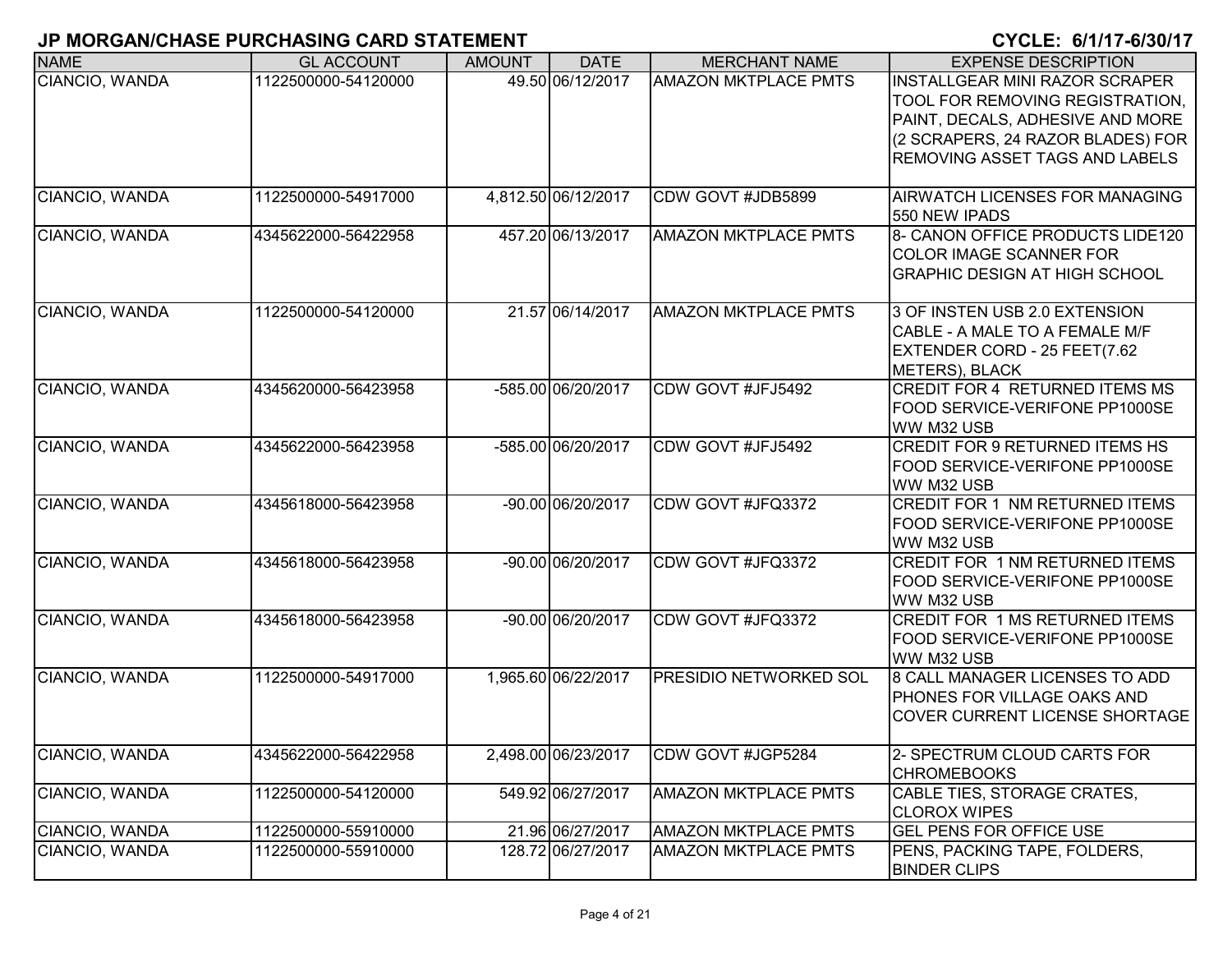| <b>NAME</b>                 | <b>GL ACCOUNT</b>   | <b>AMOUNT</b> | <b>DATE</b>         | <b>MERCHANT NAME</b>         | <b>EXPENSE DESCRIPTION</b>                                                                                                 |
|-----------------------------|---------------------|---------------|---------------------|------------------------------|----------------------------------------------------------------------------------------------------------------------------|
| CIANCIO, WANDA              | 1122500000-55910000 |               | 16.42 06/27/2017    | <b>AMAZON MKTPLACE PMTS</b>  | SCHOOL SMART 2 POCKET FOLDER - 9<br>X 12 INCH - PACK OF 25 - ASSORTED                                                      |
| CIANCIO, WANDA              | 1122500000-55910000 |               | 18.60 06/27/2017    | <b>AMAZON MKTPLACE PMTS</b>  | <b>ITEMS ORDEREDPRICE</b><br>2 OF: SCOTCH HEAVY DUTY SHIPPING<br>PACKAGING TAPE, 2 X 800 - CLEAR (3<br>TAPES) (1, CLEAR)   |
| CIANCIO, WANDA              | 1122500000-54120000 |               | 484.59 06/27/2017   | MONOPRICE, INC.              | CAT 6 CABLES, NETWORK JACKS. CAT<br>6 RJ45 KEYSTONES                                                                       |
| CIANCIO, WANDA              | 1122500000-54120000 |               | 46.51 06/28/2017    | <b>AMAZON MKTPLACE PMTS</b>  | 1 OF: FALCON DUST-OFF<br><b>PROFESSIONAL ELECTRONICS</b><br>COMPRESSED AIR DUSTER, 12 OZ (12<br>PACK)                      |
| CIANCIO, WANDA              | 1122500000-54120000 |               | 226.85 06/28/2017   | <b>AMAZON MKTPLACE PMTS</b>  | 5 OF: IRIS LETTER SIZE PORTABLE<br>WING LID FILE BOX, 4 PACK, BLUE FOR<br><b>STORING SWIVLS AND IPADS</b>                  |
| CIANCIO, WANDA              | 1126122000-54120824 |               | 3,934.14 06/28/2017 | <b>SECURITY DESIGNS</b>      | CARD ACCESS CONTROL SYSTEM<br><b>UPDATES</b>                                                                               |
| CIANCIO, WANDA              | 1126122000-54120824 |               | 340.00 06/28/2017   | <b>SECURITY DESIGNS</b>      | <b>SERVICE CALL TO REPAIR HIGH</b><br>SCHOOL, REPLACED NETWORK CARD,<br><b>RESTORED COMMUNICATION,</b><br>DOWNLOADED PANEL |
| CIANCIO, WANDA              | 1126122000-54120824 |               | 115.00 06/28/2017   | <b>SECURITY DESIGNS</b>      | <b>SERVICE CALL TO REPAIR HIGH</b><br>SCHOOL. ALARM ARMED INPUT WAS<br>TRIPPED CAUSING POWER TO DROP<br>ON ALL DOORS       |
| <b>CIANCIO, WANDA Total</b> |                     | 20,536.73     |                     |                              |                                                                                                                            |
| CIANFERRA, LINDA            | 1513200331-55110000 |               | 2,416.40 06/02/2017 | <b>CASAS</b>                 | <b>CASAS ASSESSEMENTS FOR</b><br>PROGRAM                                                                                   |
| CIANFERRA, LINDA            | 6100025000-24316301 |               | 30.91 06/09/2017    | <b>NOVI COFFEE &amp; TEA</b> | <b>MONTHLY SCHOOL BUSINESS</b><br><b>COUNCIL MTG</b>                                                                       |
| CIANFERRA, LINDA            | 6100025000-24316301 |               | 30.40 06/12/2017    | <b>SHAKERS BAR AND GRILL</b> | <b>STAFF END OF YEAR</b>                                                                                                   |
| CIANFERRA, LINDA            | 1513200331-55210000 |               | 1,249.00 06/13/2017 | CDW GOVT #JDF0655            | <b>CAREER RESOURCE MATERIALS FOR</b><br><b>CAREER CENTER</b>                                                               |
| CIANFERRA, LINDA            | 6100025000-24316301 |               | 330.14 06/21/2017   | SAMS CLUB #6657              | SUMMER SCHOOL SUPPLIES                                                                                                     |
| CIANFERRA, LINDA            | 6100025000-24316301 |               | 13.47 06/22/2017    | KROGER #492                  | SUMMER SCHOOL SUPPLIES                                                                                                     |
| CIANFERRA, LINDA            | 6100025000-24316301 |               | 7.39 06/22/2017     | TIM HORTON'S #914777         | <b>SUMMER SCHOOL</b>                                                                                                       |
| <b>CIANFERRA, LINDA</b>     | 6100025000-24316301 |               | 40.98 06/23/2017    | BED BATH & BEYOND #378       | SUMMER SCHOOL OFFICE - COFFEE<br><b>MAKER</b>                                                                              |
| CIANFERRA, LINDA            | 6100025000-24316301 |               | 263.13 06/27/2017   | SAMS CLUB #6657              | <b>SUMMER SCHOOL SUPPLIES</b>                                                                                              |
| CIANFERRA, LINDA            | 1513200331-54910000 |               | 123.60 06/28/2017   | <b>PRINTNOLOGY INC</b>       | STUDENT HANDBOOKS FOR CAREER<br>IPREP & ADULT ED.                                                                          |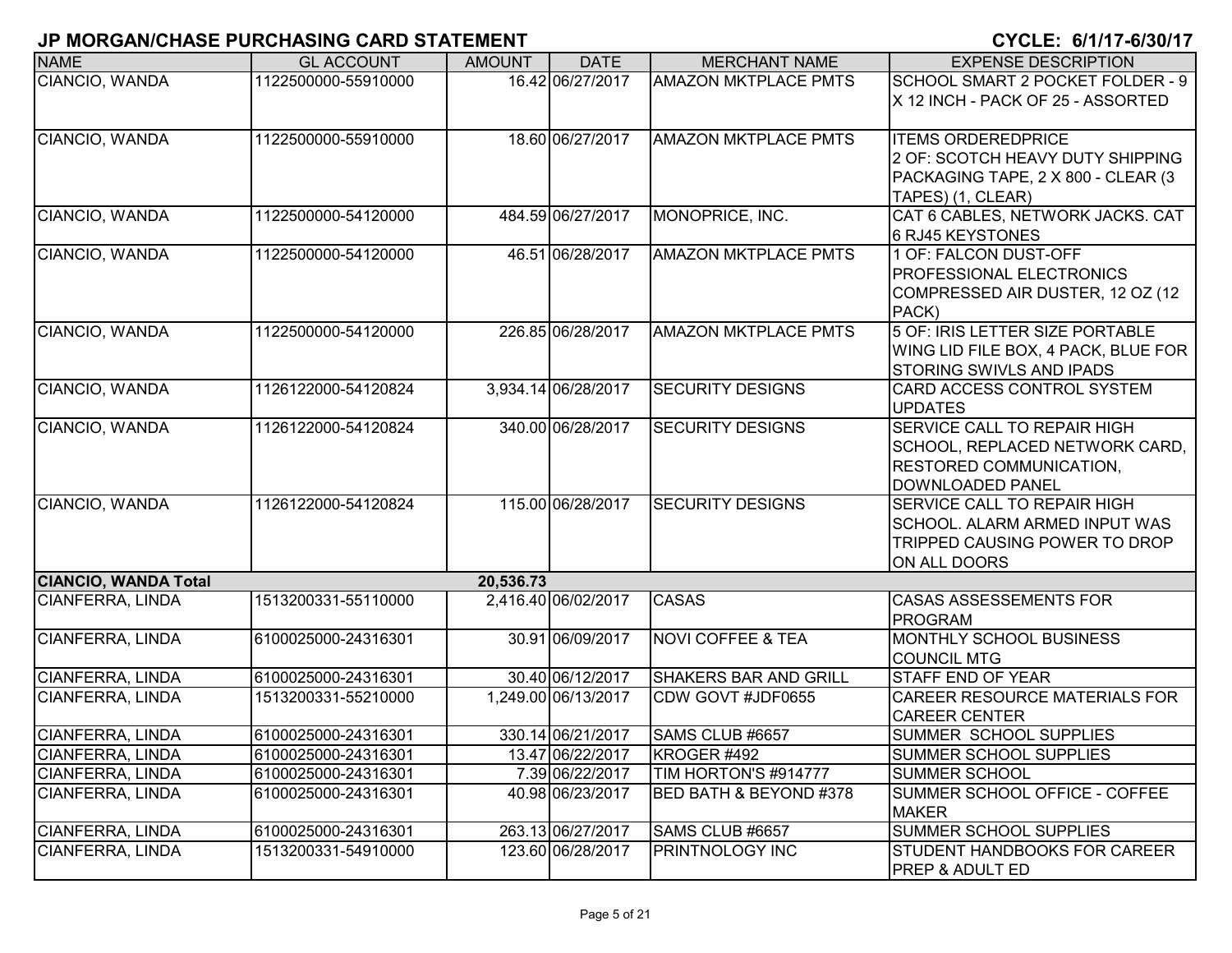| <b>NAME</b>                   | <b>GL ACCOUNT</b>   | AMOUNT   | <b>DATE</b>         | <b>MERCHANT NAME</b>          | <b>EXPENSE DESCRIPTION</b>           |
|-------------------------------|---------------------|----------|---------------------|-------------------------------|--------------------------------------|
| <b>CIANFERRA, LINDA</b>       | 6100025000-24316301 |          | 76.00 06/30/2017    | <b>COTTAGE INN PIZZA - NO</b> | PIZZA FOR STUDENTS                   |
| <b>CIANFERRA, LINDA</b>       | 6100025000-24316301 |          | 146.00 06/30/2017   | COTTAGE INN PIZZA - NO        | PIZZA FOR SUMMER SCHOOL              |
|                               |                     |          |                     |                               | <b>STUDENTS</b>                      |
| <b>CIANFERRA, LINDA Total</b> |                     | 4,727.42 |                     |                               |                                      |
| <b>COMB, ANDREW</b>           | 1124120000-55990000 |          | 31.80 06/27/2017    | <b>KWIK PRINT</b>             | <b>PRINTING FOR CONFERENCE</b>       |
|                               |                     |          |                     |                               | <b>PRESENTATION HANDOUTS</b>         |
| <b>COMB, ANDREW Total</b>     |                     | 31.80    |                     |                               |                                      |
| <b>COOLMAN, ROBERT</b>        | 1126160000-55992000 |          | 60.00 06/01/2017    | <b>CONSERVA ELECTRIC SUPP</b> | <b>MTCE STOCK LAMPS</b>              |
| <b>COOLMAN, ROBERT</b>        | 1126160000-55992000 |          | 275.50 06/02/2017   | CONSERVA ELECTRIC SUPP        | <b>MTCE STOCK BALLASTS</b>           |
| <b>COOLMAN, ROBERT</b>        | 1126160000-55992000 |          | 29.67 06/19/2017    | <b>CONSERVA ELECTRIC SUPP</b> | <b>MTCE STOCK PHOTO CELL PENCILS</b> |
| <b>COOLMAN, ROBERT</b>        | 1126160000-55992000 |          | 670.00 06/20/2017   | <b>CONSERVA ELECTRIC SUPP</b> | <b>MTCE STOCK LAMPS</b>              |
| <b>COOLMAN, ROBERT</b>        | 1126160000-55992000 |          | 2,507.40 06/23/2017 | CONSERVA ELECTRIC SUPP        | <b>MTCE STOCK LAMPS</b>              |
| <b>COOLMAN, ROBERT</b>        | 1126160000-55992000 |          | 540.00 06/29/2017   | <b>CONSERVA ELECTRIC SUPP</b> | <b>MTCE STOCK LAMPS</b>              |
| <b>COOLMAN, ROBERT Total</b>  |                     | 4,082.57 |                     |                               |                                      |
| <b>DIATIKAR, CHRISTINE</b>    | 1111114000-55110708 |          | 25.00 06/05/2017    | <b>RIZZO SERVICES</b>         | 6/17 CARTS                           |
| <b>DIATIKAR, CHRISTINE</b>    | 1429300000-55990000 |          | 3,125.00 06/05/2017 | <b>TEAM SPORTS</b>            | INVOICE 311251/1 - LAX HELMETS       |
| <b>DIATIKAR, CHRISTINE</b>    | 1429300000-55990000 |          | 2,625.00 06/05/2017 | <b>TEAM SPORTS</b>            | INVOICE 321064/1 - LAX HELMETS       |
| <b>DIATIKAR, CHRISTINE</b>    | 6100061000-24316149 |          | 1,391.00 06/05/2017 | <b>TEAM SPORTS</b>            | INVOICE 311193/1 - COACH'S ORDER     |
| <b>DIATIKAR, CHRISTINE</b>    | 1111115000-54910000 |          | 257.00 06/06/2017   | <b>GBC*ECOMMERCE</b>          | <b>LAMINATOR REPAIR</b>              |
| <b>DIATIKAR, CHRISTINE</b>    | 6100022000-24316099 |          | 800.00 06/08/2017   | PAYPAL *CYBERBLUERO           | 2016-INDIANA ROBOTICS INVITATIONAL   |
|                               |                     |          |                     |                               | <b>ENTRY FEE</b>                     |
| <b>DIATIKAR, CHRISTINE</b>    | 6100022000-24316190 |          | 567.00 06/09/2017   | <b>DISNEY RESORTS</b>         | <b>HOSA CONFERENCE LODGING</b>       |
| <b>DIATIKAR, CHRISTINE</b>    | 6100022000-24316190 |          | 567.00 06/09/2017   | <b>DISNEY RESORTS</b>         | HOSA CONFERENCE LODGING              |
| <b>DIATIKAR, CHRISTINE</b>    | 6100022000-24316190 |          | 756.00 06/09/2017   | <b>DISNEY RESORTS</b>         | HOSA CONFERENCE LODGING              |
| <b>DIATIKAR, CHRISTINE</b>    | 6100022000-24316190 |          | 567.00 06/09/2017   | <b>DISNEY RESORTS</b>         | <b>HOSA CONFERENCE LODGING</b>       |
| <b>DIATIKAR, CHRISTINE</b>    | 6100022000-24316190 |          | 567.00 06/09/2017   | <b>DISNEY RESORTS</b>         | <b>HOSA CONFERENCE LODGING</b>       |
| <b>DIATIKAR, CHRISTINE</b>    | 6100022000-24316190 |          | 756.00 06/09/2017   | <b>DISNEY RESORTS</b>         | HOSA CONFERENCE LODGING              |
| <b>DIATIKAR, CHRISTINE</b>    | 6100022000-24316190 |          | 756.00 06/09/2017   | <b>DISNEY RESORTS</b>         | <b>HOSA CONFERENCE LODGING</b>       |
| <b>DIATIKAR, CHRISTINE</b>    | 6100022000-24316190 |          | 567.00 06/09/2017   | <b>DISNEY RESORTS</b>         | <b>HOSA CONFERENCE LODGING</b>       |
| <b>DIATIKAR, CHRISTINE</b>    | 6100022000-24316190 |          | 567.00 06/09/2017   | <b>DISNEY RESORTS</b>         | <b>HOSA CONFERENCE LODGING</b>       |
| <b>DIATIKAR, CHRISTINE</b>    | 6100022000-24316190 |          | 567.00 06/09/2017   | <b>DISNEY RESORTS</b>         | HOSA CONFERENCE LODGING              |
| <b>DIATIKAR, CHRISTINE</b>    | 6100022000-24316190 |          | 567.00 06/09/2017   | <b>DISNEY RESORTS</b>         | HOSA CONFERENCE LODGING              |
| <b>DIATIKAR, CHRISTINE</b>    | 6100022000-24316190 |          | 756.00 06/09/2017   | <b>DISNEY RESORTS</b>         | HOSA CONFERENCE LODGING              |
| <b>DIATIKAR, CHRISTINE</b>    | 6100022000-24316190 |          | 756.00 06/09/2017   | <b>DISNEY RESORTS</b>         | <b>HOSA CONFERENCE LODGING</b>       |
| <b>DIATIKAR, CHRISTINE</b>    | 6100022000-24316190 |          | 756.00 06/09/2017   | <b>DISNEY RESORTS</b>         | HOSA CONFERENCE LODGING              |
| <b>DIATIKAR, CHRISTINE</b>    | 6100022000-24316190 |          | 756.00 06/09/2017   | <b>DISNEY RESORTS</b>         | <b>HOSA CONFERENCE LODGING</b>       |
| <b>DIATIKAR, CHRISTINE</b>    | 6100022000-24316190 |          | 756.00 06/09/2017   | <b>DISNEY RESORTS</b>         | HOSA CONFERENCE LODGING              |
| <b>DIATIKAR, CHRISTINE</b>    | 6100022000-24316190 |          | 567.00 06/09/2017   | <b>DISNEY RESORTS</b>         | HOSA CONFERENCE LODGING              |
| <b>DIATIKAR, CHRISTINE</b>    | 6100022000-24316190 |          | 756.00 06/09/2017   | <b>DISNEY RESORTS</b>         | <b>HOSA CONFERENCE LODGING</b>       |
| <b>DIATIKAR, CHRISTINE</b>    | 6100022000-24316190 |          | 756.00 06/09/2017   | <b>DISNEY RESORTS</b>         | HOSA CONFERENCE LODGING              |
| <b>DIATIKAR, CHRISTINE</b>    | 6100022000-24316190 |          | 24.95 06/16/2017    | A2HOSTING.COM                 | 6/14/17-7/13/17 HOSTING              |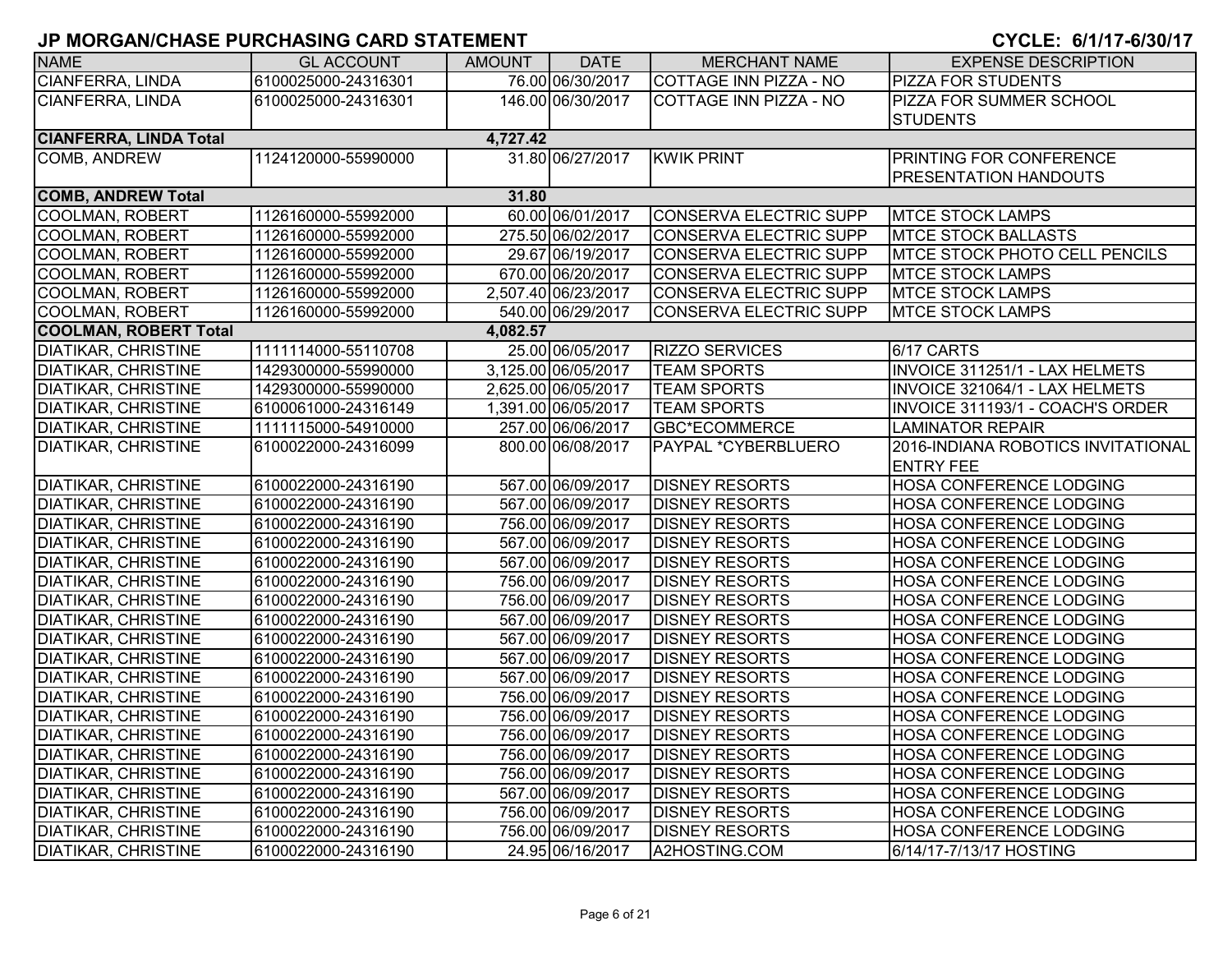| <b>NAME</b>                      | <b>GL ACCOUNT</b>   | <b>AMOUNT</b> | <b>DATE</b>          | <b>MERCHANT NAME</b>       | <b>EXPENSE DESCRIPTION</b>            |
|----------------------------------|---------------------|---------------|----------------------|----------------------------|---------------------------------------|
| <b>DIATIKAR, CHRISTINE</b>       | 6100015000-24316501 |               | 250.00 06/21/2017    | SQU*SQ *DONALD ROEDIGE     | <b>PRECISION PARTIES BOUNCE HOUSE</b> |
|                                  |                     |               |                      |                            |                                       |
| <b>DIATIKAR, CHRISTINE</b>       | 1126161000-55510000 |               | -3.86 06/23/2017     | <b>CONSUMERS ENERGY CO</b> | 5/31/17-6/13/17 GAS @ BOSCO           |
| <b>DIATIKAR, CHRISTINE</b>       | 1126162061-55510000 |               | 15.42 06/23/2017     | <b>CONSUMERS ENERGY CO</b> | 5/31/17-6/13/17 GAS @ BOSCO           |
| <b>DIATIKAR, CHRISTINE</b>       | 2326161000-55510000 |               | 3.86 06/23/2017      | <b>CONSUMERS ENERGY CO</b> | 5/31/17-6/13/17 GAS @ BOSCO           |
| <b>DIATIKAR, CHRISTINE</b>       | 1127170000-55710000 |               | 13,167.30 06/23/2017 | CORRIGAN OIL #2 - BRI      | DIESEL-7500 GALS, 5/24/17             |
| <b>DIATIKAR, CHRISTINE</b>       | 1100000000-41990000 |               | 853.00 06/23/2017    | <b>TEAM SPORTS</b>         | INVOICE 300324/1-POOL EQUIPMENT,      |
|                                  |                     |               |                      |                            | <b>SPARTAN'S PORTION</b>              |
| <b>DIATIKAR, CHRISTINE</b>       | 1429300000-55990000 |               | 422.00 06/23/2017    | <b>TEAM SPORTS</b>         | INVOICE 319765/1-SADDLE ANCHOR        |
|                                  |                     |               |                      |                            | <b>BAGS</b>                           |
| <b>DIATIKAR, CHRISTINE</b>       | 1429300000-55990000 |               | 853.00 06/23/2017    | <b>TEAM SPORTS</b>         | INVOICE 300324/1-POOL EQUIPMENT,      |
|                                  |                     |               |                      |                            | <b>ATH'S PORTION</b>                  |
| <b>DIATIKAR, CHRISTINE</b>       | 2332100000-55110000 |               | 853.00 06/23/2017    | <b>TEAM SPORTS</b>         | INVOICE 300324/1-POOL EQUIPMENT,      |
|                                  |                     |               |                      |                            | <b>CED'S PORTION</b>                  |
| <b>DIATIKAR, CHRISTINE</b>       | 6100061000-24316104 |               | 870.00 06/23/2017    | <b>TEAM SPORTS</b>         | INVOICE 318632/1-OAKLAND COUNTY       |
|                                  |                     |               |                      |                            | <b>TRACK MEET SHIRTS</b>              |
| <b>DIATIKAR, CHRISTINE</b>       | 6100022000-24316190 |               | -84.00 06/29/2017    | <b>DISNEY RESORTS</b>      | HOSA CONFERENCE LODGING               |
| <b>DIATIKAR, CHRISTINE</b>       | 6100022000-24316190 |               | -84.00 06/29/2017    | <b>DISNEY RESORTS</b>      | <b>HOSA CONFERENCE LODGING</b>        |
| <b>DIATIKAR, CHRISTINE</b>       | 6100022000-24316190 |               | -105.00 06/29/2017   | <b>DISNEY RESORTS</b>      | <b>HOSA CONFERENCE LODGING</b>        |
| <b>DIATIKAR, CHRISTINE</b>       | 6100022000-24316190 |               | $-105.00$ 06/29/2017 | <b>DISNEY RESORTS</b>      | <b>HOSA CONFERENCE LODGING</b>        |
| <b>DIATIKAR, CHRISTINE</b>       | 6100022000-24316190 |               | -105.00 06/29/2017   | <b>DISNEY RESORTS</b>      | <b>HOSA CONFERENCE LODGING</b>        |
| <b>DIATIKAR, CHRISTINE</b>       | 6100022000-24316190 |               | -105.00 06/29/2017   | <b>DISNEY RESORTS</b>      | <b>HOSA CONFERENCE LODGING</b>        |
| <b>DIATIKAR, CHRISTINE</b>       | 6100022000-24316190 |               | -84.00 06/29/2017    | <b>DISNEY RESORTS</b>      | <b>HOSA CONFERENCE LODGING</b>        |
| <b>DIATIKAR, CHRISTINE</b>       | 6100022000-24316190 |               | $-105.00$ 06/29/2017 | <b>DISNEY RESORTS</b>      | HOSA CONFERENCE LODGING               |
| <b>DIATIKAR, CHRISTINE</b>       | 6100022000-24316190 |               | -105.00 06/29/2017   | <b>DISNEY RESORTS</b>      | HOSA CONFERENCE LODGING               |
| <b>DIATIKAR, CHRISTINE</b>       | 6100022000-24316190 |               | -84.00 06/29/2017    | <b>DISNEY RESORTS</b>      | <b>HOSA CONFERENCE LODGING</b>        |
| <b>DIATIKAR, CHRISTINE</b>       | 6100022000-24316190 |               | -84.00 06/29/2017    | <b>DISNEY RESORTS</b>      | <b>HOSA CONFERENCE LODGING</b>        |
| <b>DIATIKAR, CHRISTINE</b>       | 6100022000-24316190 |               | -84.00 06/29/2017    | <b>DISNEY RESORTS</b>      | <b>HOSA CONFERENCE LODGING</b>        |
| <b>DIATIKAR, CHRISTINE</b>       | 6100022000-24316190 |               | -84.00 06/29/2017    | <b>DISNEY RESORTS</b>      | <b>HOSA CONFERENCE LODGING</b>        |
| <b>DIATIKAR, CHRISTINE</b>       | 6100022000-24316190 |               | -84.00 06/29/2017    | <b>DISNEY RESORTS</b>      | <b>HOSA CONFERENCE LODGING</b>        |
| <b>DIATIKAR, CHRISTINE</b>       | 6100022000-24316190 |               | -105.00 06/29/2017   | <b>DISNEY RESORTS</b>      | <b>HOSA CONFERENCE LODGING</b>        |
| <b>DIATIKAR, CHRISTINE Total</b> |                     | 36,787.67     |                      |                            |                                       |
| <b>DIGLIO, CAROL</b>             | 1128300000-53220000 |               | 159.35 06/09/2017    | <b>RADISSON</b>            | <b>LODGING FOR HUMANEX CONF</b>       |
| <b>DIGLIO, CAROL Total</b>       |                     | 159.35        |                      |                            |                                       |
| <b>DINKELMANN, KATY</b>          | 6100022000-24316186 |               | 25.03 06/07/2017     | JET'S PIZZA                | <b>STUDENT COUNCIL CONFERENCE</b>     |
|                                  |                     |               |                      |                            | <b>EXPENSE</b>                        |
| <b>DINKELMANN, KATY</b>          | 6100022000-24316186 |               | 154.35 06/09/2017    | <b>RADISSON</b>            | <b>STUDENT COUNCIL CONFERENCE</b>     |
|                                  |                     |               |                      |                            | <b>EXPENSE</b>                        |
| <b>DINKELMANN, KATY</b>          | 6100022000-24316186 |               | 77.18 06/09/2017     | <b>RADISSON</b>            | <b>STUDENT COUNCIL CONFERENCE</b>     |
|                                  |                     |               |                      |                            | <b>EXPENSE</b>                        |
| <b>DINKELMANN, KATY</b>          | 1111322000-53220000 |               | 11.09 06/28/2017     | <b>COFFEE BEANERY 4-3B</b> | ADMINISTRATION CONFERENCE             |
|                                  |                     |               |                      |                            | <b>EXPENSE</b>                        |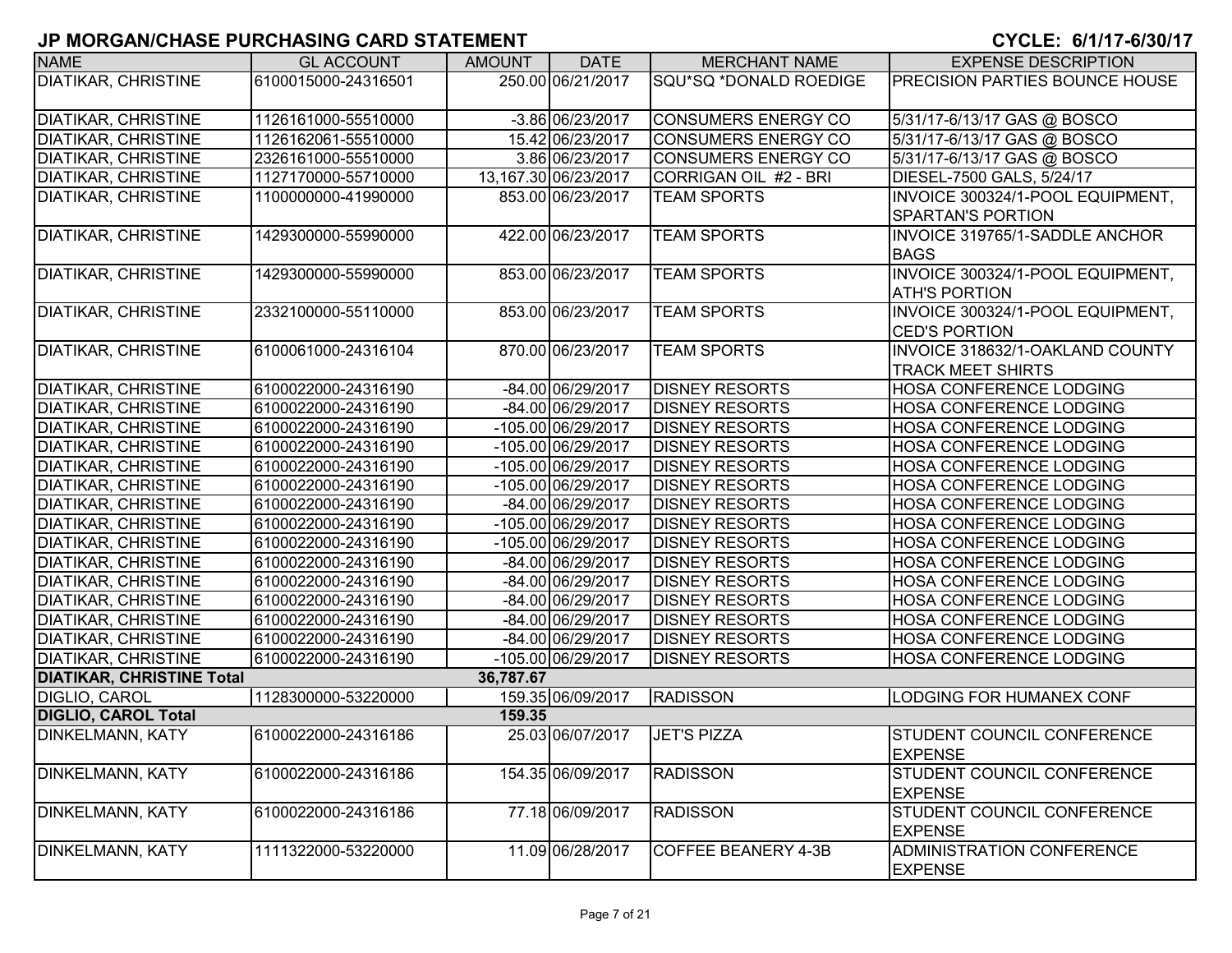| <b>NAME</b>                                | <b>GL ACCOUNT</b>   | <b>AMOUNT</b> | <b>DATE</b>       | <b>MERCHANT NAME</b>          | <b>EXPENSE DESCRIPTION</b>                                         |
|--------------------------------------------|---------------------|---------------|-------------------|-------------------------------|--------------------------------------------------------------------|
| <b>DINKELMANN, KATY</b>                    | 1111322000-53220000 |               | 55.66 06/29/2017  | <b>FC SMASHBURGER</b>         | ADMINISTRATION CONFERENCE<br><b>EXPENSE</b>                        |
| <b>DINKELMANN, KATY</b>                    | 1111322000-53220000 |               | 42.22 06/30/2017  | <b>COSMOPOLITAN EGGSLUT</b>   | <b>ADMINISTRATION CONFERENCE</b><br><b>EXPENSE</b>                 |
| <b>DINKELMANN, KATY Total</b>              |                     | 365.53        |                   |                               |                                                                    |
| DRAGOO, MICHAEL                            | 1126160000-55992000 |               | 81.00 06/05/2017  | <b>REDFORD LOCK COMPANY I</b> | <b>MTCE KEYS FOR GATE CONTROL BOX</b>                              |
| DRAGOO, MICHAEL                            | 1126160000-55992000 |               | 589.00 06/14/2017 | <b>VICTORY PACKAGING LP</b>   | <b>MTCE PACKING BOXES</b>                                          |
| <b>DRAGOO, MICHAEL Total</b>               |                     | 670.00        |                   |                               |                                                                    |
| FENCHEL, LISA                              | 1111118000-55110799 |               | 289.81 06/07/2017 | THE BIG SALAD OF NOVI         | LUNCH FOR TURNAROUND LUNCHEON                                      |
| <b>FENCHEL, LISA</b>                       | 6100018000-24316275 |               | 6.96 06/27/2017   | <b>FELIPES TAQUERIA</b>       | HARVARD CONFERENCE                                                 |
| FENCHEL, LISA                              | 6100018000-24316275 |               | 42.10 06/27/2017  | <b>TAXI SVC LONG ISLAND C</b> | HARVARD CONFERENCE                                                 |
| FENCHEL, LISA                              | 6100018000-24316275 |               | 9.37 06/28/2017   | MARKET IN THE SQUARE          | HARVARD CONFERENCE                                                 |
| FENCHEL, LISA                              | 6100018000-24316275 |               | 77.02 06/30/2017  | <b>UNION OYSTER HOUSE</b>     | HARVARD CONFERENCE                                                 |
| <b>FENCHEL, LISA Total</b>                 |                     | 425.26        |                   |                               |                                                                    |
| <b>FULAR, JAMES</b>                        | 1126160000-55993000 |               | 170.04 06/02/2017 | <b>TEX JACOBSEN WEST</b>      | <b>GRNDS RAKE SPRINGS</b>                                          |
| <b>FULAR, JAMES</b>                        | 1126160000-55993000 |               | 260.10 06/15/2017 | <b>DIYPESTCONT</b>            | DISTRICT TURF GROWTH REGULATOR                                     |
| <b>FULAR, JAMES</b>                        | 1126160000-55993000 |               | 148.96 06/16/2017 | <b>AMAZON MKTPLACE PMTS</b>   | <b>DISTRICT SUCKER STOPPER</b>                                     |
| <b>FULAR, JAMES</b>                        | 1126160000-55993000 |               | 505.71 06/26/2017 | <b>GEMPLER'S</b>              | <b>GRNDS MTCE SUPPLIES</b>                                         |
| <b>FULAR, JAMES Total</b>                  |                     | 1,084.81      |                   |                               |                                                                    |
| <b>GILCHRIST, BETHANY</b>                  | 1100000000-11923000 |               | 13.99 06/22/2017  | <b>FIVE BELOW 558</b>         | <b>ACTIVITY AND CRAFT SUPPLIES FOR</b><br><b>SUMMER CARE</b>       |
| <b>GILCHRIST, BETHANY</b>                  | 1100000000-11923000 |               | 40.63 06/22/2017  | JOANN ETC #1933               | <b>ACTIVITY AND CRAFT SUPPLIES FOR</b><br><b>SUMMER CARE</b>       |
| <b>GILCHRIST, BETHANY</b>                  | 1100000000-11923000 |               | 34.99 06/23/2017  | <b>PARTY CITY</b>             | ROOM DECORATIONS AND SUPPLIES<br>FOR SUMMER CARE                   |
| <b>GILCHRIST, BETHANY Total</b>            |                     | 89.61         |                   |                               |                                                                    |
| <b>GILMORE, MEGAN</b>                      | 1311800000-55110551 |               | 39.98 06/06/2017  | <b>TARGET</b><br>00008722     | SLIP AND SLIDES FOR ECEC                                           |
| <b>GILMORE, MEGAN Total</b>                |                     | 39.98         |                   |                               |                                                                    |
| GONZALEZ-SHEERAN, MAR (6100020000-24316257 |                     |               | 11.13 06/05/2017  | KROGER #632                   | SUPPLIES FOR 8TH GRADE FAREWELL                                    |
| GONZALEZ-SHEERAN, MAR06100020000-24316257  |                     |               | 185.50 06/06/2017 | <b>BB PARTY RENTALS</b>       | BALANCE FOR BLOW UP SLIDE RENTAL<br>FOR 8TH GRADE FAREWELL         |
| GONZALEZ-SHEERAN, MAR06100020000-24316257  |                     |               | 35.28 06/07/2017  | KROGER #632                   | BEVERAGES FOR 8TH GRADE<br><b>FAREWELL</b>                         |
| GONZALEZ-SHEERAN, MAR (6100020000-24316257 |                     |               | 386.25 06/08/2017 | <b>FUN SERVICES</b>           | <b>RENTAL OF 5 CARNIVAL GAMES FOR</b><br><b>8TH GRADE FAREWELL</b> |
| GONZALEZ-SHEERAN, MAR06100020000-24316257  |                     |               | 109.62 06/08/2017 | SAMS CLUB #6657               | <b>SNACKS AND SUPPLIES FOR 8TH</b><br><b>GRADE FAREWELL</b>        |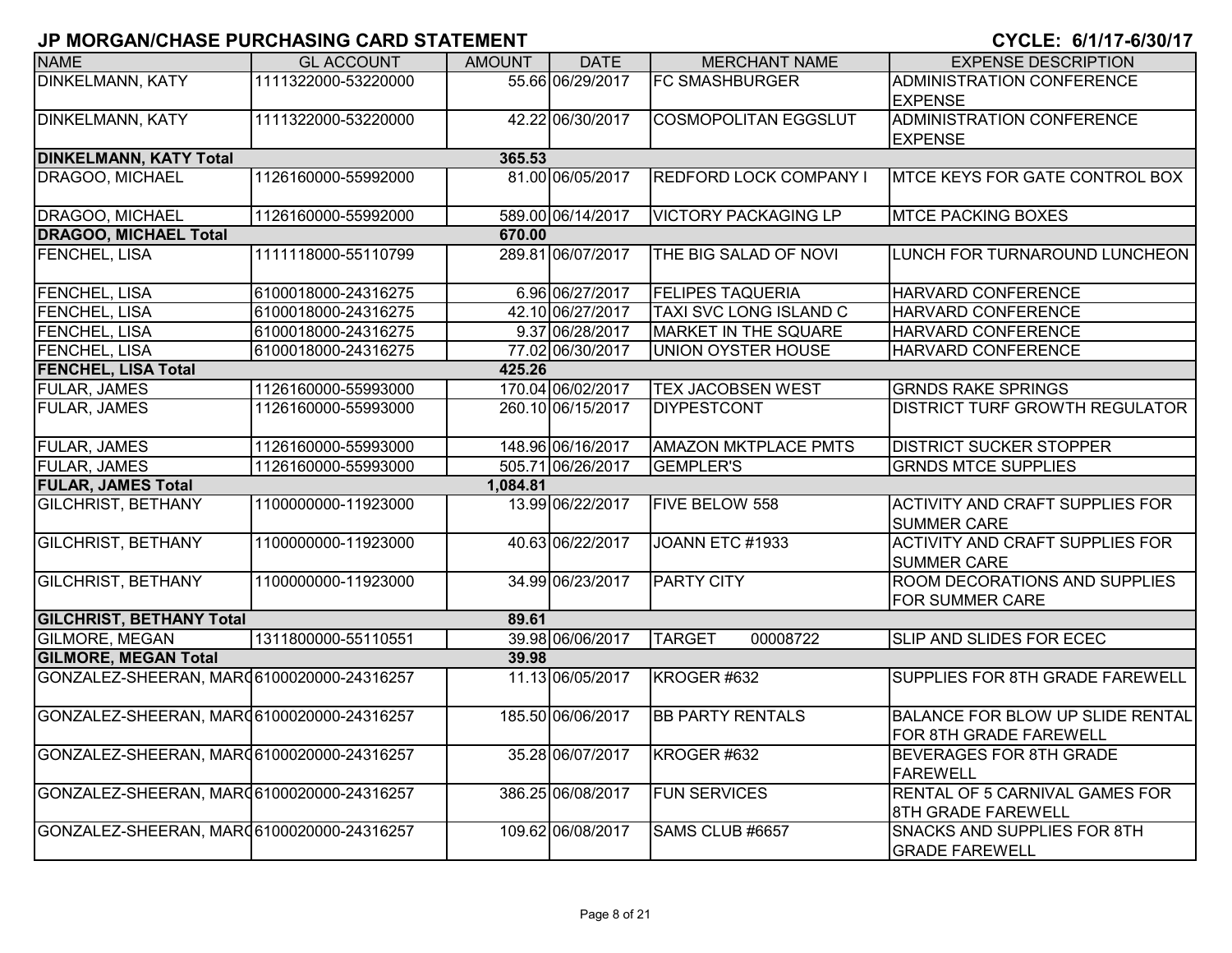| <b>NAME</b>                                | <b>GL ACCOUNT</b>   | <b>AMOUNT</b> | <b>DATE</b>            | <b>MERCHANT NAME</b>          | <b>EXPENSE DESCRIPTION</b>                            |
|--------------------------------------------|---------------------|---------------|------------------------|-------------------------------|-------------------------------------------------------|
| GONZALEZ-SHEERAN, MAR06100020000-24316257  |                     |               | 208.00 06/12/2017      | <b>ALEX PIZZERIA</b>          | 25 PIZZAS FOR 8TH GRADE FAREWELL                      |
| GONZALEZ-SHEERAN, MAR (6100020000-24316257 |                     |               | 21.12 06/12/2017       | GFS STORE #1985               | TABLE CLOTHS FOR 8TH GRADE<br><b>FAREWELL</b>         |
| GONZALEZ-SHEERAN, MAR 46100020000-24316257 |                     |               | 113.53 06/12/2017      | SAMSCLUB #6657                | CAKE AND COOKIES FOR 8TH GRADE<br><b>FAREWELL</b>     |
| GONZALEZ-SHEERAN, MAR06100020000-24316257  |                     |               | 4.22 06/12/2017        | 00014654<br><b>TARGET</b>     | SUPPLIES FOR 8TH GRADE FAREWELL                       |
| GONZALEZ-SHEERAN, MAR06100020000-24316257  |                     |               | 549.00 06/15/2017      | <b>NICKANDERSON</b>           | DJ PHOTO BOOTH FOR 8TH GRADE<br><b>FAREWELL</b>       |
| <b>GONZALEZ-SHEERAN, MARGARET Total</b>    |                     | 1,623.65      |                        |                               |                                                       |
| <b>GORDON, BRIAN</b>                       | 6100061000-24316113 |               | 51.90 06/05/2017       | <b>EXXONMOBIL</b><br>97317879 | <b>GAS FOR TRACK TEAM</b>                             |
| <b>GORDON, BRIAN</b>                       | 6100061000-24316113 |               | 37.73 06/05/2017       | EXXONMOBIL 97317879           | <b>GAS FOR TRACK TEAM</b>                             |
| <b>GORDON, BRIAN</b>                       | 6100061000-24316113 |               | 264.72 06/05/2017      | <b>FRICANOS OF CALEDONIA</b>  | DINNER FOR TRACK TEAM                                 |
| <b>GORDON, BRIAN</b>                       | 6100061000-24316113 |               | 15.70 06/05/2017       | SPEEDWAY 02202 10             | SNACKS FOR TRACK TEAM                                 |
| <b>GORDON, BRIAN</b>                       | 6100061000-24316113 |               | 24.73 06/05/2017       | SPEEDWAY 03591 926            | <b>GAS FOR TRACK</b>                                  |
| <b>GORDON, BRIAN</b>                       | 6100061000-24316113 |               | 22.64 06/05/2017       | SPEEDWAY 03591 926            | <b>GAS FOR TRACK TEAM</b>                             |
| <b>GORDON, BRIAN</b>                       | 6100061000-24316113 |               | 34.67 06/05/2017       | SPEEDWAY 03591 926            | <b>GAS FOR TRACK TEAM</b>                             |
| <b>GORDON, BRIAN</b>                       | 6100061000-24316113 |               | 280.00 06/05/2017      | SQU*SQ *KENTWOOD ATHLE        | <b>TRACK MERCHANDISE</b>                              |
| <b>GORDON, BRIAN</b>                       | 1429300000-57910000 |               | 215.00 06/06/2017      | <b>ARBITERSPORTS</b>          | MIDDLE SCHOOL OFFICIALS ASSIGNER<br><b>PROGRAM</b>    |
| <b>GORDON, BRIAN</b>                       | 6100061000-24316110 |               | 724.50 06/06/2017      | <b>HAMPTON INN HOTELS</b>     | HOTEL ROOMS FOR STATE TENNIS<br><b>FINALS</b>         |
| <b>GORDON, BRIAN</b>                       | 6100061000-24316113 |               | 1,846.46 06/07/2017    | <b>HYATT PLACE</b>            | HOTEL ROOMS FOR TRACK STATE<br><b>FINALS</b>          |
| <b>GORDON, BRIAN</b>                       | 6100061000-24316104 |               | 148.90 06/12/2017      | <b>FIREHOUSE SUBS #84</b>     | <b>LUNCH FOR REGIONAL</b><br><b>BASEBALL/SOFTBALL</b> |
| <b>GORDON, BRIAN</b>                       | 6100061000-24316172 |               | $-1,090.00$ 06/14/2017 | <b>RED STEER GLOVE COMPAN</b> | FOOTBALL DOUBLE CHARGE                                |
| <b>GORDON, BRIAN</b>                       | 6100061000-24316183 |               | 79.50 06/14/2017       | <b>SIGNS BY TOMORROW</b>      | <b>BOYS SWIM RECORD BOARD</b>                         |
| <b>GORDON, BRIAN Total</b>                 |                     | 2,656.45      |                        |                               |                                                       |
| HANSEN, ANN                                | 1311800000-53220551 |               | 9.00 06/01/2017        | <b>APPELBAUM TRAINING INS</b> | PROFESSIONAL DEVELOPMENT<br>PRESCHOOL TEACHER         |
| <b>HANSEN, ANN</b>                         | 1311800000-53220551 |               | 154.35 06/09/2017      | <b>RADISSON</b>               | PROFESSIONAL DEVELOPMENT OUT<br>OF AREA CONFERENCE    |
| <b>HANSEN, ANN Total</b>                   |                     | 163.35        |                        |                               |                                                       |
| HARVEY, JENNIFER                           | 1711322000-55110614 |               | 125.48 06/08/2017      | AMAZON.COM                    | <b>SUPPLIES</b>                                       |
| HARVEY, JENNIFER                           | 1711322000-55110614 |               | 62.74 06/21/2017       | AMAZON.COM                    | <b>SUPPLIES</b>                                       |
| HARVEY, JENNIFER                           | 1711322000-55110614 |               | 188.22 06/22/2017      | AMAZON.COM                    | <b>SUPPLIES</b>                                       |
| <b>HARVEY, JENNIFER Total</b>              |                     | 376.44        |                        |                               |                                                       |
| <b>HOLLY, SHEILA</b>                       | 1128200000-54910000 |               | 203.00 06/02/2017      | REV.COM                       | CLOSED CAPTIONING FOR JUNE 1,<br>2017 BOARD MEETING   |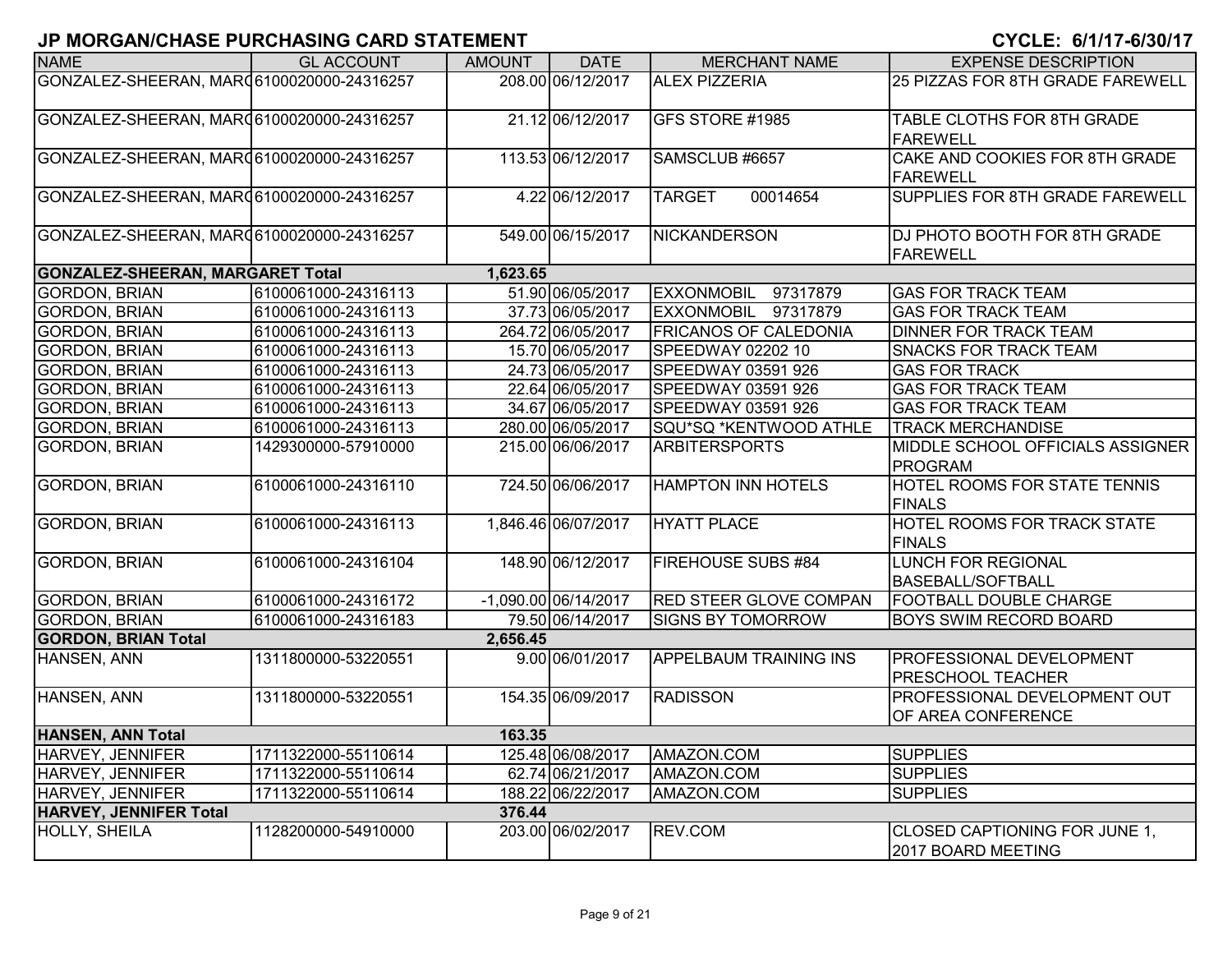| <b>NAME</b>                     | <b>GL ACCOUNT</b>   | <b>AMOUNT</b> | <b>DATE</b>        | <b>MERCHANT NAME</b>                            | <b>EXPENSE DESCRIPTION</b>            |
|---------------------------------|---------------------|---------------|--------------------|-------------------------------------------------|---------------------------------------|
|                                 |                     |               | -625.00 06/05/2017 | OAKLAND SCHOOLS-RC INT                          | <b>REIMBURSEMENT FOR AC</b>           |
| <b>HOLLY, SHEILA</b>            | 1123200000-53220000 |               |                    |                                                 |                                       |
|                                 |                     |               |                    |                                                 | <b>PROFESSIONAL DEVELOPMENT AT</b>    |
|                                 |                     |               |                    |                                                 | <b>OAKLAND SCHOOLS</b>                |
| <b>HOLLY, SHEILA</b>            | 1123200000-53220000 |               | -450.00 06/05/2017 | OAKLAND SCHOOLS-RC INT                          | <b>REIMBURSEMENT FOR AC</b>           |
|                                 |                     |               |                    |                                                 | <b>PROFESSIONAL DEVELOPMENT AT</b>    |
|                                 |                     |               |                    |                                                 | <b>OAKLAND SCHOOLS</b>                |
| <b>HOLLY, SHEILA</b>            | 1128200000-54910000 |               | 133.00 06/19/2017  | REV.COM                                         | <b>CLOSED CAPTIONING FOR JUNE 15,</b> |
|                                 |                     |               |                    |                                                 | 2017 BOARD MEETING                    |
| HOLLY, SHEILA                   | 1123200000-57910000 |               | 752.00 06/20/2017  | <b>MARIA S ITALIAN BAKERY</b>                   | AC MEETING SUPPLIES AND               |
|                                 |                     |               |                    |                                                 | <b>FAREWELL CEREMONY</b>              |
| <b>HOLLY, SHEILA</b>            | 1128200000-54910000 |               | 323.00 06/22/2017  | REV.COM                                         | <b>CLOSED CAPTIONING FOR JUNE 15,</b> |
|                                 |                     |               |                    |                                                 | 2017 COMPLETE BOARD MEETING           |
| <b>HOLLY, SHEILA Total</b>      |                     | 336.00        |                    |                                                 |                                       |
| <b>HOPPENSTEDT, DARBY</b>       | 1722100000-51290611 |               | 40.99 06/05/2017   | KROGER #632                                     | <b>FOOD FOR INTERVENTION MEETING</b>  |
| <b>HOPPENSTEDT, DARBY</b>       | 1722100000-53220611 |               | 30.00 06/28/2017   | OAKLAND SCHOOLS-RC INT                          | <b>MTSS CONFERENCE</b>                |
| <b>HOPPENSTEDT, DARBY Total</b> |                     | 70.99         |                    |                                                 |                                       |
| HOSKINS, DIANE                  | 6100025000-24316301 |               | 62.70 06/07/2017   | <b>BENITOS PIZZA-NOVI</b>                       | <b>STUDENT DINNER</b>                 |
| HOSKINS, DIANE                  | 6100025000-24316301 |               | 78.96 06/07/2017   | PANERA BREAD #608009                            | <b>STUDENT DINNER</b>                 |
| <b>HOSKINS, DIANE</b>           | 6100025000-24316301 |               | 125.09 06/07/2017  | <b>PARTY CITY</b>                               | <b>GRADUATION</b>                     |
| <b>HOSKINS, DIANE</b>           | 6100025000-24316301 |               | 190.00 06/13/2017  | <b>PRIMOS PIZZA</b>                             | <b>END OF YEAR POTLUCK</b>            |
| <b>HOSKINS, DIANE</b>           | 6100025000-24316301 |               | 87.50 06/14/2017   | THE FLOWER ALLEY                                | <b>GRADUATION FLOWERS</b>             |
| HOSKINS, DIANE                  | 1111324511-55110000 |               | 442.77 06/15/2017  | STAPLS7178010918000001                          | <b>TEACHER SUPPLIES</b>               |
| HOSKINS, DIANE                  | 1111324511-55110000 |               | 25.98 06/15/2017   | STAPLS7178010918000003                          | <b>TEACHER SUPPLY</b>                 |
| <b>HOSKINS, DIANE Total</b>     |                     | 1,013.00      |                    |                                                 |                                       |
| <b>HOURIGAN, MARK</b>           | 1111322000-55110723 |               | 38.95 06/02/2017   | J W PEPPER AND SON INC                          | 6 BAGATELLES FOR WOODWIND             |
|                                 |                     |               |                    |                                                 | <b>QUINTET (MUSIC)</b>                |
| <b>HOURIGAN, MARK Total</b>     |                     | 38.95         |                    |                                                 |                                       |
| HURLBURT, THOMAS                | 1127170000-57910000 |               | 62.12 06/01/2017   | THE HOME DEPOT #2737                            |                                       |
| <b>HURLBURT, THOMAS</b>         | 1127170000-55730000 |               | 45.91 06/07/2017   | THE HOME DEPOT #2737                            |                                       |
| <b>HURLBURT, THOMAS</b>         | 1127170000-53220000 |               | 26.07 06/28/2017   | <b>BOB EVANS REST #2049</b>                     | <b>MEAL AT CONFERENCE</b>             |
| <b>HURLBURT, THOMAS</b>         | 1127170000-53220000 |               | 27.07 06/30/2017   | <b>BOB EVANS REST #2049</b>                     | <b>MEAL AT CONFERENCE</b>             |
| HURLBURT, THOMAS                | 1127170000-53220000 |               | 40.92 06/30/2017   | <b>SCHUBERGS BAR</b>                            | <b>MEAL AT CONFERENCE</b>             |
| <b>HURLBURT, THOMAS Total</b>   |                     | 202.09        |                    |                                                 |                                       |
| <b>JANTZ, ANGELA</b>            | 6100015000-24316275 |               | -99.00 06/07/2017  | AMAZONPRIME MEMBERSHIP   REFUND OF AMAZON PRIME |                                       |
| <b>JANTZ, ANGELA Total</b>      |                     | $-99.00$      |                    |                                                 |                                       |
| <b>KOBROSSY, THERESE</b>        | 1335100000-55610553 |               | 10.60 06/19/2017   | LITTLE CAESARS #0057                            | <b>IDF CARE LAST DAY OF SCHOOL</b>    |
|                                 |                     |               |                    |                                                 | <b>TREATS</b>                         |
| KOBROSSY, THERESE               | 1335100000-55610553 |               | 13.96 06/19/2017   | MEIJER INC #122 Q01                             | DF CARE LAST DAY OF SCHOOL            |
|                                 |                     |               |                    |                                                 | <b>TREATS</b>                         |
| KOBROSSY, THERESE               | 1335100000-55110553 |               | 41.00 06/22/2017   | <b>DOLLAR TREE</b>                              | SUMMER CARE TEACHING SUPPLIES         |
|                                 |                     |               |                    |                                                 | <b>AND DECORATIONS</b>                |
| KOBROSSY, THERESE               | 1335100000-55110553 |               | 35.00 06/22/2017   | <b>FIVE BELOW 558</b>                           | SUMMER CARE GYM SUPPLIES              |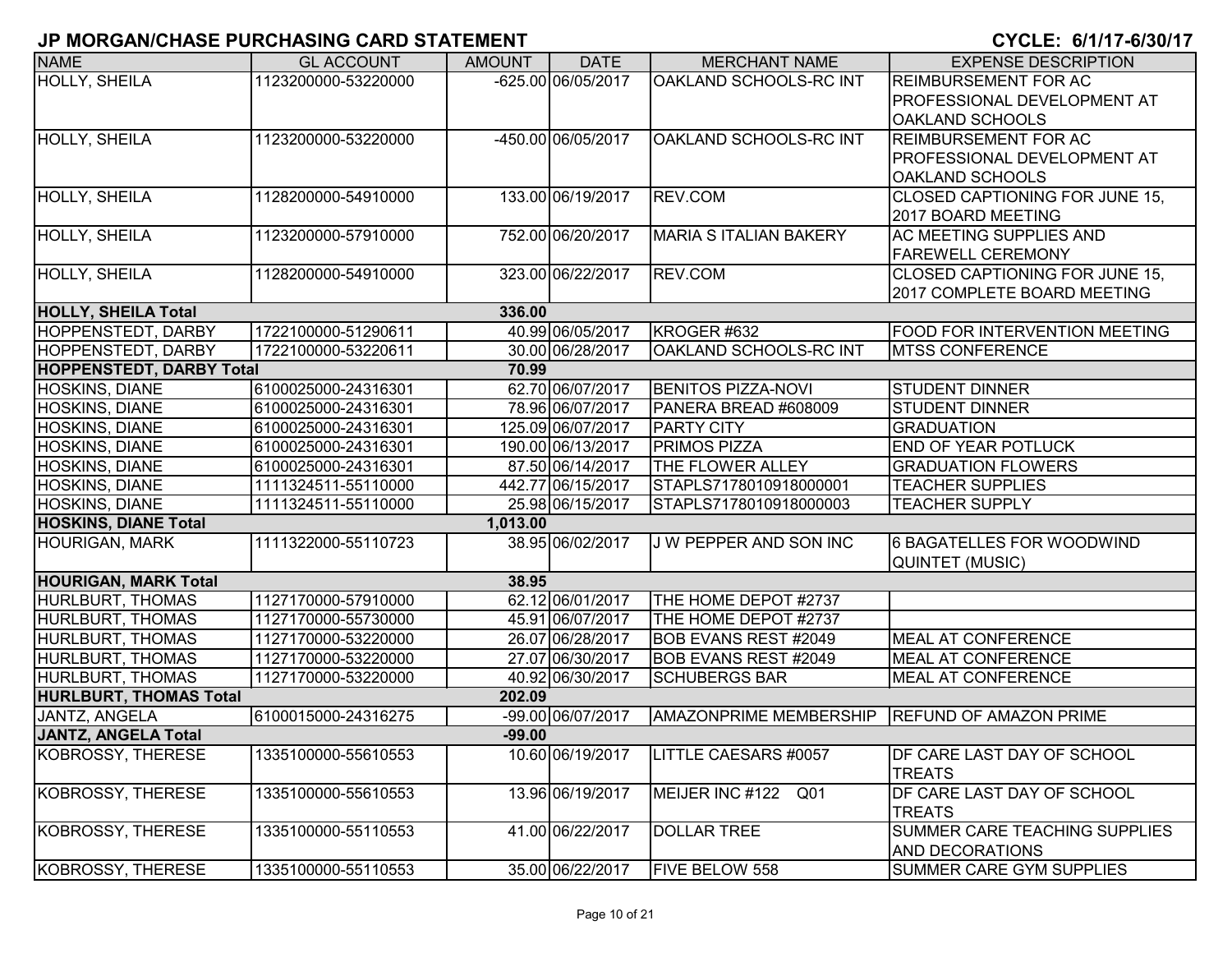| <b>NAME</b>                      | <b>GL ACCOUNT</b>   | <b>AMOUNT</b> | <b>DATE</b>         | <b>MERCHANT NAME</b>          | <b>EXPENSE DESCRIPTION</b>                                                                  |
|----------------------------------|---------------------|---------------|---------------------|-------------------------------|---------------------------------------------------------------------------------------------|
| <b>KOBROSSY, THERESE</b>         | 1335100000-55110553 |               | 16.00 06/26/2017    | <b>DOLLAR TREE</b>            | SUMMER CARE TEACHING SUPPLIES                                                               |
| <b>KOBROSSY, THERESE Total</b>   |                     | 116.56        |                     |                               |                                                                                             |
| <b>KORTLANDT, PATRICIA</b>       | 1612511762-55110764 |               | 193.55 06/01/2017   | STAPLS7177219415000001        | <b>SUMMER SUCCESS SUPPLIES</b>                                                              |
| KORTLANDT, PATRICIA              | 1612511762-55110764 |               | 250.10 06/02/2017   | REALLY GOOD <sup>*</sup>      | <b>SUMMER SUCCESS SUPPLIES</b>                                                              |
| KORTLANDT, PATRICIA              | 1612511762-55110764 |               | 513.20 06/05/2017   | GFS STORE #1985               | <b>SUMMER SUCCESS SUPPLIES</b>                                                              |
| <b>KORTLANDT, PATRICIA</b>       | 6100011000-24316275 |               | 11.16 06/09/2017    | GFS STORE #1985               | KINDERGARTEN PICNIC TREATS                                                                  |
| KORTLANDT, PATRICIA              | 6100011000-24316501 |               | 468.75 06/12/2017   | DAIRY QUEEN #41332 QPS        | ICE CREAM FOR FOURTH GRADE<br><b>CELEBRATION</b>                                            |
| KORTLANDT, PATRICIA              | 6100011000-24316270 |               | 114.00 06/14/2017   | <b>JUNIOR LIBRARY GUI</b>     | I CATEGORY INDEPENDENT READERS<br>FOR MEDIA CENTER                                          |
| KORTLANDT, PATRICIA              | 6100011000-24316275 |               | 636.00 06/14/2017   | <b>TWSHIRTS</b>               | SHIRTS FOR FOURTH GRADE<br><b>CELEBRATION</b>                                               |
| KORTLANDT, PATRICIA              | 6100011000-24316270 |               | 431.10 06/16/2017   | <b>DEMCO INC</b>              | CLEAR PROTECTORS, BOOK TAPE,<br><b>BOOK COVERS, LASER LABELS FOR</b><br><b>MEDIA CENTER</b> |
| KORTLANDT, PATRICIA              | 6100011000-24316501 |               | 386.00 06/21/2017   | ROLLERBLADE USA               | ROLLERBLADE SUPPLIES FOR<br>PHYSICAL EDUCATION FROM VOICE                                   |
| KORTLANDT, PATRICIA              | 6100011000-24316501 |               | 995.00 06/23/2017   | PAYPAL *BRIGHTSTARC           | <b>GUY LOUIS ASSEMBLY FOR 17-18</b><br><b>FROM VOICE</b>                                    |
| KORTLANDT, PATRICIA              | 1612511762-53450000 |               | 9,228.50 06/23/2017 | <b>RLI*RENAISSANCE LEARN</b>  | RENAISSANCE LEARNING SOFTWARE<br><b>AND SUPPLIES</b>                                        |
| KORTLANDT, PATRICIA              | 6100011000-24316501 |               | 625.00 06/26/2017   | SQU*SQ *MIDWEST SCHOOL        | <b>GUY LEWIS ASSEMBLY</b>                                                                   |
| <b>KORTLANDT, PATRICIA</b>       | 1612511762-55110764 |               | 481.60 06/26/2017   | <b>VERITIV</b>                | COPY PAPER FOR TITLE ONE SUMMER<br><b>SUCCESS</b>                                           |
| <b>KORTLANDT, PATRICIA</b>       | 6100011000-24316275 |               | 481.60 06/26/2017   | <b>VERITIV</b>                | <b>COPY PAPER FOR OFFICE</b>                                                                |
| KORTLANDT, PATRICIA              | 6100011000-24316270 |               | 4,907.55 06/27/2017 | <b>FOLLETT SCHOOL SOLUTIO</b> | <b>BOOKS FOR VILLAGE OAKS MEDIA</b><br><b>CENTER</b>                                        |
| KORTLANDT, PATRICIA              | 6100011000-24316275 |               | 1,412.00 06/28/2017 | PROJECT WISDOM INC            | <b>CHARACTER EDUCATION SERIES</b><br>SUBSCRIPTION FOR DR. OFILI                             |
| <b>KORTLANDT, PATRICIA</b>       | 6100011000-24316270 |               | 94.46 06/29/2017    | FOLLETT SCHOOL SOLUTIO        | <b>BARCODES FOR MEDIA CENTER</b>                                                            |
| KORTLANDT, PATRICIA              | 1612511762-55110764 |               | 214.25 06/29/2017   | SSI*SCHOOL SPECIALTY          | TITLE ONE SUMMER SUCCESS<br><b>CLASSROOM MATERIALS</b>                                      |
| <b>KORTLANDT, PATRICIA Total</b> |                     | 21,443.82     |                     |                               |                                                                                             |
| <b>LACLEAR, CHARLES</b>          | 1111322000-53220000 |               | 47.44 06/29/2017    | <b>COSMOPOLITAN PIZZERIA</b>  | ADMINISTRATION CONFERENCE<br><b>EXPENSE</b>                                                 |
| <b>LACLEAR, CHARLES</b>          | 1111322000-53220000 |               | 102.74 06/29/2017   | <b>DAYS INNS</b>              | <b>ADMINISTRATION CONFERENCE</b><br>HOTEL EXPENSE                                           |
| <b>LACLEAR, CHARLES</b>          | 1111322000-53220000 |               | 10.81 06/29/2017    | <b>FC LA GLORIA</b>           | ADMINISTRATION CONFERENCE<br><b>EXPENSE</b>                                                 |
| <b>LACLEAR, CHARLES</b>          | 1111322000-53220000 |               | 25.86 06/29/2017    | TAXI SVC LAS VEGAS            | <b>ADMINISTRATION CONFERENCE</b><br><b>TRAVEL EXPENSE</b>                                   |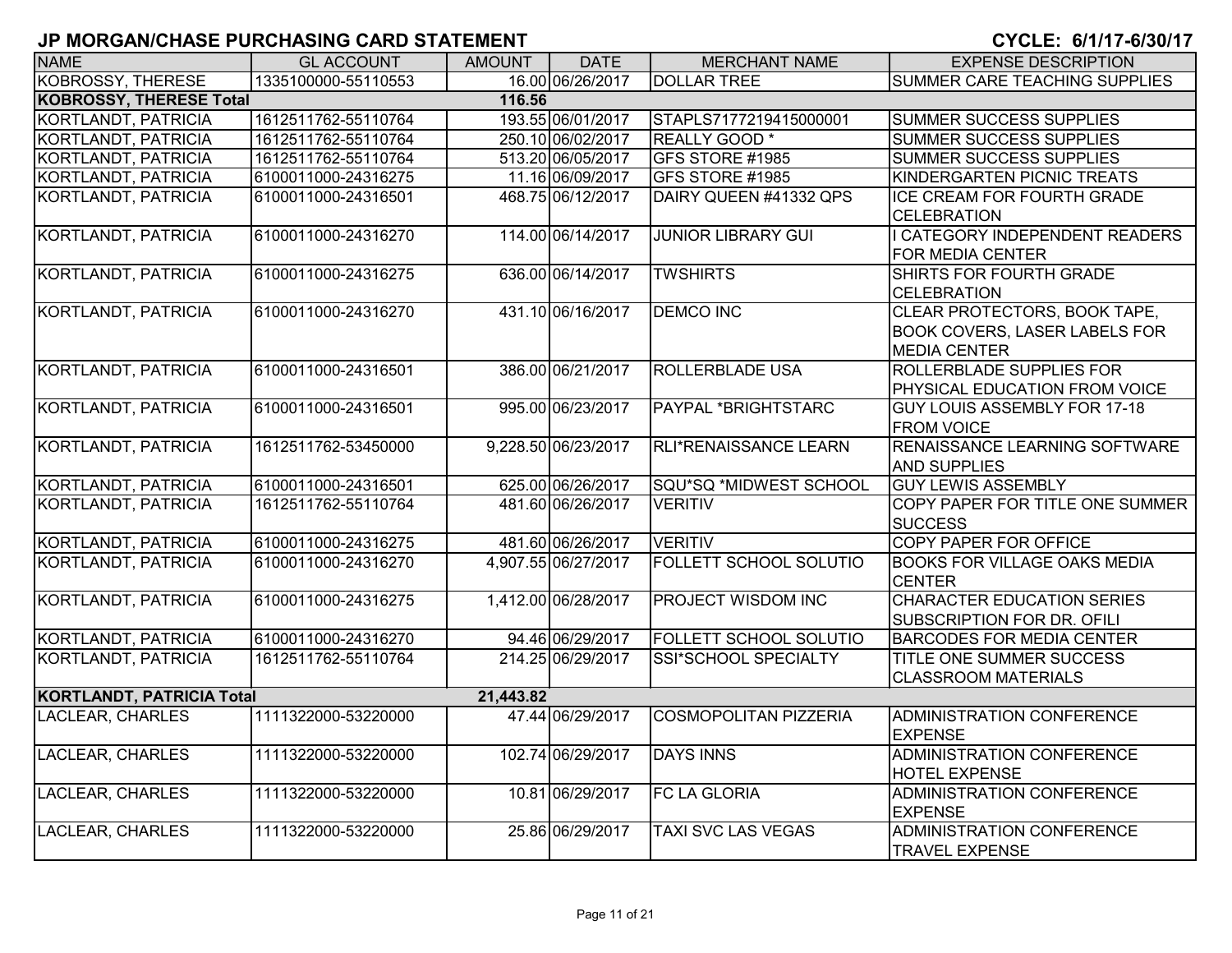| <b>NAME</b>                             | <b>GL ACCOUNT</b>   | AMOUNT | <b>DATE</b>         | <b>MERCHANT NAME</b>          | <b>EXPENSE DESCRIPTION</b>                       |  |  |  |  |
|-----------------------------------------|---------------------|--------|---------------------|-------------------------------|--------------------------------------------------|--|--|--|--|
| LACLEAR, CHARLES                        | 1111322000-53220000 |        | 26.31 06/30/2017    |                               | COSMOPOLITAN STARBUCKS ADMINISTRATION CONFERENCE |  |  |  |  |
|                                         |                     |        |                     |                               | <b>EXPENSE</b>                                   |  |  |  |  |
| <b>LACLEAR, CHARLES</b>                 | 1111322000-53220000 |        | 57.98 06/30/2017    | <b>FC LA GLORIA</b>           | <b>ADMINISTRATION CONFERENCE</b>                 |  |  |  |  |
|                                         |                     |        |                     |                               | <b>EXPENSE</b>                                   |  |  |  |  |
| <b>LACLEAR, CHARLES Total</b><br>271.14 |                     |        |                     |                               |                                                  |  |  |  |  |
| LAMBERT, ELIZABETH                      | 4126122951-54110000 |        | 1,065.00 06/01/2017 | <b>DE-CAL INC</b>             | HS AHU-32 BEARING REPLACEMENT                    |  |  |  |  |
| LAMBERT, ELIZABETH                      | 1126160000-55710000 |        | 337.51 06/05/2017   | CORRIGAN OIL #2 - BRI         | <b>MTCE FUEL</b>                                 |  |  |  |  |
| LAMBERT, ELIZABETH                      | 1126101000-54910000 |        | 160.00 06/05/2017   | <b>DETROIT ELEVATOR COMPA</b> | <b>ESB ELEVATOR MTCE FOR JUNE</b>                |  |  |  |  |
| LAMBERT, ELIZABETH                      | 1126111000-55991000 |        | 669.15 06/05/2017   | <b>NICHOLS</b>                | <b>VO CUSTODIAL SUPPLIES</b>                     |  |  |  |  |
| LAMBERT, ELIZABETH                      | 1126112000-55991000 |        | 356.70 06/05/2017   | <b>NICHOLS</b>                | OH CUSTODIAL SUPPLIES                            |  |  |  |  |
| LAMBERT, ELIZABETH                      | 1126113000-55991000 |        | 354.26 06/05/2017   | <b>NICHOLS</b>                | <b>NW CUSTODIAL SUPPLIES</b>                     |  |  |  |  |
| LAMBERT, ELIZABETH                      | 1126114000-55991000 |        | 528.01 06/05/2017   | <b>NICHOLS</b>                | <b>PV CUSTODIAL SUPPLIES</b>                     |  |  |  |  |
| LAMBERT, ELIZABETH                      | 1126115000-55991000 |        | 479.90 06/05/2017   | <b>NICHOLS</b>                | DF CUSTODIAL SUPPLIES                            |  |  |  |  |
| LAMBERT, ELIZABETH                      | 1126118000-55991000 |        | 583.44 06/05/2017   | <b>NICHOLS</b>                | <b>NM5 CUSTODIAL SUPPLIES</b>                    |  |  |  |  |
| LAMBERT, ELIZABETH                      | 1126118000-55991000 |        | 825.62 06/05/2017   | <b>NICHOLS</b>                | NM6 CUSTODIAL SUPPLIES                           |  |  |  |  |
| LAMBERT, ELIZABETH                      | 1126120000-55991000 |        | 1,175.70 06/05/2017 | <b>NICHOLS</b>                | <b>MS CUSTODIAL SUPPLIES</b>                     |  |  |  |  |
| LAMBERT, ELIZABETH                      | 1126122000-55991000 |        | 3,205.83 06/05/2017 | <b>NICHOLS</b>                | <b>HS CUSTODIAL SUPPLIES</b>                     |  |  |  |  |
| LAMBERT, ELIZABETH                      | 1126152000-55991000 |        | 776.98 06/05/2017   | <b>NICHOLS</b>                | <b>ECEC CUSTODIAL SUPPLIES</b>                   |  |  |  |  |
| LAMBERT, ELIZABETH                      | 1126160000-55991000 |        | 862.13 06/05/2017   | <b>NICHOLS</b>                | <b>MTCE CUSTODIAL SUPPLIES</b>                   |  |  |  |  |
| LAMBERT, ELIZABETH                      | 1126101000-54910000 |        | 43.00 06/05/2017    | <b>PREMIER PEST MANAG</b>     | <b>ESB PEST MANAGEMENT</b>                       |  |  |  |  |
| LAMBERT, ELIZABETH                      | 1126103000-54910000 |        | 28.00 06/05/2017    | <b>PREMIER PEST MANAG</b>     | <b>ITC PEST MANAGEMENT</b>                       |  |  |  |  |
| LAMBERT, ELIZABETH                      | 1126105000-54910000 |        | 276.00 06/05/2017   | <b>PREMIER PEST MANAG</b>     | NATC PEST MANAGEMENT, WASP                       |  |  |  |  |
|                                         |                     |        |                     |                               | <b>CONTROL</b>                                   |  |  |  |  |
| LAMBERT, ELIZABETH                      | 1126111000-54910000 |        | 35.00 06/05/2017    | <b>PREMIER PEST MANAG</b>     | <b>VO PEST MANAGEMENT</b>                        |  |  |  |  |
| LAMBERT, ELIZABETH                      | 1126112000-54910000 |        | 28.00 06/05/2017    | <b>PREMIER PEST MANAG</b>     | <b>OH PEST MANAGEMENT</b>                        |  |  |  |  |
| LAMBERT, ELIZABETH                      | 1126113000-54910000 |        | 28.00 06/05/2017    | <b>PREMIER PEST MANAG</b>     | <b>NW PEST MANAGEMENT</b>                        |  |  |  |  |
| LAMBERT, ELIZABETH                      | 1126114000-54910000 |        | 28.00 06/05/2017    | PREMIER PEST MANAG            | PV PEST MANAGEMENT                               |  |  |  |  |
| LAMBERT, ELIZABETH                      | 1126115000-54910000 |        | 28.00 06/05/2017    | <b>PREMIER PEST MANAG</b>     | <b>DF PEST MANAGEMENT</b>                        |  |  |  |  |
| LAMBERT, ELIZABETH                      | 1126118000-54910000 |        | 28.00 06/05/2017    | <b>PREMIER PEST MANAG</b>     | NM5 PEST MANAGEMENT                              |  |  |  |  |
| LAMBERT, ELIZABETH                      | 1126118000-54910000 |        | 28.00 06/05/2017    | <b>PREMIER PEST MANAG</b>     | <b>NM6 PEST MANAGEMENT</b>                       |  |  |  |  |
| LAMBERT, ELIZABETH                      | 1126120000-54910000 |        | 37.00 06/05/2017    | <b>PREMIER PEST MANAG</b>     | <b>MS PEST MANAGEMENT</b>                        |  |  |  |  |
| LAMBERT, ELIZABETH                      | 1126122000-54910000 |        | 33.00 06/05/2017    | <b>PREMIER PEST MANAG</b>     | HS PEST MANAGEMENT                               |  |  |  |  |
| LAMBERT, ELIZABETH                      | 1126152000-54910000 |        | 37.00 06/05/2017    | <b>PREMIER PEST MANAG</b>     | <b>ECEC PEST MANAGEMENT</b>                      |  |  |  |  |
| LAMBERT, ELIZABETH                      | 1126160000-55992000 |        | 234.36 06/06/2017   | LEONARDS SYSRUPS              | HS POOL CO2                                      |  |  |  |  |
| LAMBERT, ELIZABETH                      | 1126160000-55910000 |        | 29.90 06/07/2017    | STAPLS7177505096000001        | <b>MTCE OFFICE SUPPLIES</b>                      |  |  |  |  |
| LAMBERT, ELIZABETH                      | 1126160000-55910000 |        | 4.59 06/07/2017     | STAPLS7177505096000002        | <b>IMTCE OFFICE SUPPLIES</b>                     |  |  |  |  |
| LAMBERT, ELIZABETH                      | 1126100000-54910829 |        | 1,340.41 06/08/2017 | <b>ARCH ENVIRONMENTAL GRO</b> | <b>DISTRICT STORM WATER</b>                      |  |  |  |  |
|                                         |                     |        |                     |                               | <b>MANAGEMENT</b>                                |  |  |  |  |
| LAMBERT, ELIZABETH                      | 1126160000-55992000 |        | 108.00 06/12/2017   | <b>AIRGASS NORTH</b>          | <b>DISTRICT WELDING</b>                          |  |  |  |  |
| LAMBERT, ELIZABETH                      | 1126122000-54910000 |        | 1,815.66 06/12/2017 | <b>HORTON PLUMBING INC</b>    | HS PUMP E-1 ALARM                                |  |  |  |  |
| LAMBERT, ELIZABETH                      | 1126160000-55730000 |        | 170.86 06/12/2017   | NAPA PARTS M-2                | MTCE 2012 FORD E250 STARTER                      |  |  |  |  |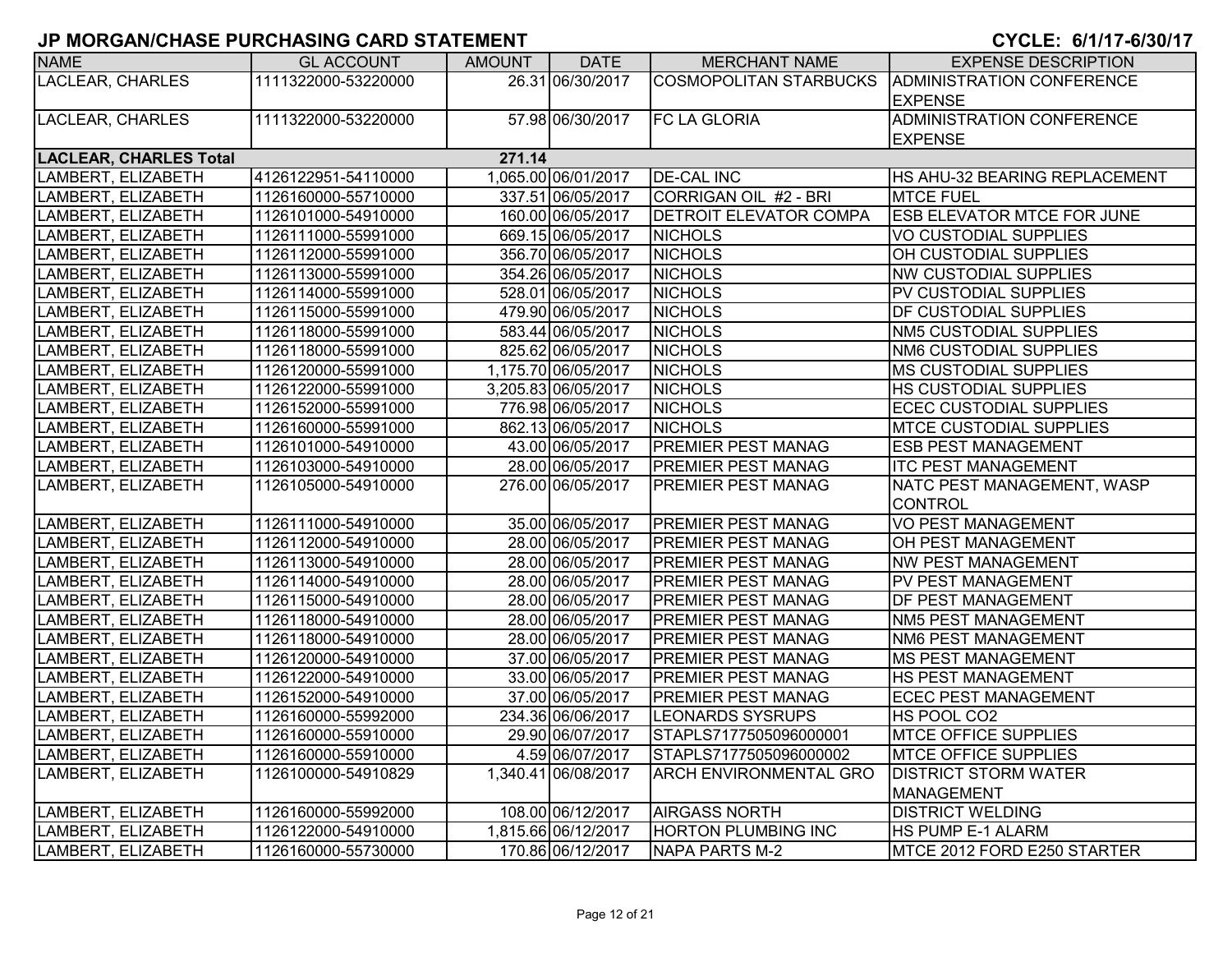| <b>NAME</b>              | <b>GL ACCOUNT</b>   | <b>AMOUNT</b> | <b>DATE</b>         | <b>MERCHANT NAME</b>              | <b>EXPENSE DESCRIPTION</b>             |
|--------------------------|---------------------|---------------|---------------------|-----------------------------------|----------------------------------------|
| LAMBERT, ELIZABETH       | 1126160000-55730000 |               | -38.50 06/12/2017   | NAPA PARTS M-2                    | <b>RETURN OF CORE DEPOSIT FOR MTCE</b> |
|                          |                     |               |                     |                                   | 2012 FORD E250 STARTER                 |
| LAMBERT, ELIZABETH       | 1126160000-55730000 |               | 126.29 06/12/2017   | NAPA PARTS M-2                    | MTCE 2012 FORD E250 BATTERY            |
| LAMBERT, ELIZABETH       | 1126160000-55730000 |               | -18.00 06/12/2017   | <b>INAPA PARTS M-2</b>            | <b>RETURN OF CORE DEPOSIT FOR MTCE</b> |
|                          |                     |               |                     |                                   | 2012 FORD E250 BATTERY                 |
| LAMBERT, ELIZABETH       | 1126170000-54910000 |               | 33.72 06/12/2017    | <b>QUALITY FIRST AID &amp; SA</b> | TRANS FIRST AID KIT REFILLS            |
| LAMBERT, ELIZABETH       | 1126152000-54910000 |               | 480.00 06/12/2017   | SONITROL GREAT LAKES M            | <b>ECEC WIRE FOR PANICS</b>            |
| LAMBERT, ELIZABETH       | 1126660000-54934000 |               | 50.00 06/14/2017    | <b>PROTECTION ONE ALARM</b>       | <b>ECEC ALARM SERVICE</b>              |
| LAMBERT, ELIZABETH       | 4345620000-56225000 |               | 7,608.48 06/16/2017 | <b>BEST PLUMBING SPECIALT</b>     | <b>MS DRINKING FOUNTAINS</b>           |
| LAMBERT, ELIZABETH       | 1126160000-55710000 |               | 292.36 06/16/2017   | CORRIGAN OIL #2 - BRI             | <b>MTCE FUEL</b>                       |
| LAMBERT, ELIZABETH       | 1126122000-54910000 |               | 976.57 06/16/2017   | <b>CUMMINS BRIDGEWAY-1</b>        | HS GENERATOR ENGINE BLOCK              |
|                          |                     |               |                     |                                   | <b>HEATER</b>                          |
| LAMBERT, ELIZABETH       | 1126115000-54910000 |               | 2,228.40 06/16/2017 | <b>DE-CAL INC</b>                 | DF CHILLERS #1 & 2 NOT COOLING         |
| LAMBERT, ELIZABETH       | 1126160000-55710000 |               | 355.85 06/21/2017   | CORRIGAN OIL #2 - BRI             | <b>MTCE FUEL</b>                       |
| LAMBERT, ELIZABETH       | 1126161000-53840000 |               | 2,147.29 06/21/2017 | <b>WASTE MGMT WM EZPAY</b>        | <b>DISTRICT WASTE REMOVAL</b>          |
| LAMBERT, ELIZABETH       | 2326161000-53840000 |               | 715.77 06/21/2017   | WASTE MGMT WM EZPAY               | <b>DISTRICT WASTE REMOVAL REC</b>      |
|                          |                     |               |                     |                                   | <b>MILAGE</b>                          |
| LAMBERT, ELIZABETH       | 1126160000-54910000 |               | 321.00 06/27/2017   | <b>AMERICAN SPRINKLER</b>         | <b>GRNDS SPRAY HEAD NOZZLES</b>        |
| LAMBERT, ELIZABETH       | 1126161000-53840000 |               | 240.00 06/27/2017   | <b>WASTE MGMT WM EZPAY</b>        | <b>HS TEMP ROLL OFF</b>                |
| LAMBERT, ELIZABETH       | 1126160000-55992000 |               | 181.51 06/29/2017   | <b>FOUNDATION BLDG 028</b>        | MS CEILING TILES                       |
| LAMBERT, ELIZABETH Total |                     | 31,441.75     |                     |                                   |                                        |
| <b>MATSON, MELISSA</b>   | 1722100000-57910611 |               | 154.84 06/02/2017   | <b>MOES ON TEN</b>                | <b>BREAKFAST FOR INTERSCHOOL PTO</b>   |
|                          |                     |               |                     |                                   | COUNCIL                                |
| MATSON, MELISSA          | 1637100776-54910748 |               | 125.00 06/06/2017   | <b>ADVANCED ORG</b>               | ADVANCED CONFERENCE - DENNIS           |
|                          |                     |               |                     |                                   | KAUFMANN - CATHOLIC CENTRAL            |
| MATSON, MELISSA          | 6100084000-24316227 |               | 996.00 06/06/2017   | <b>SWIVL BY SATARII</b>           | PURCHASE OF SWIVL MARKERS              |
| <b>MATSON, MELISSA</b>   | 1711111000-55110611 |               | 1.199.00 06/07/2017 | <b>AMAZON MKTPLACE PMTS</b>       | <b>VILLAGE OAKS</b>                    |
| <b>MATSON, MELISSA</b>   | 1711112000-55110611 |               | 1,199.00 06/07/2017 | <b>AMAZON MKTPLACE PMTS</b>       | <b>ORCHARD HILLS</b>                   |
| <b>MATSON, MELISSA</b>   | 1711113000-55110611 |               | 1,199.00 06/07/2017 | <b>AMAZON MKTPLACE PMTS</b>       | <b>NOVI WOODS</b>                      |
| <b>MATSON, MELISSA</b>   | 1711114000-55110611 |               | 1,199.00 06/07/2017 | <b>AMAZON MKTPLACE PMTS</b>       | <b>PARKVIEW</b>                        |
| <b>MATSON, MELISSA</b>   | 1100000000-11920000 |               | 150.00 06/07/2017   | OAKLAND SCHOOLS-RC INT            | REGISTRATION FOR SIOP WORKSHOP -       |
|                          |                     |               |                     |                                   | S. EBEL (17/18 PREPAID EXPENSE         |
|                          |                     |               |                     |                                   | ACCOUNT 1622100384-53220000)           |
|                          |                     |               |                     |                                   |                                        |
| <b>MATSON, MELISSA</b>   | 1711111000-55110611 |               | 290.00 06/07/2017   | <b>OSMO</b>                       | PURCHASE OF 2 OSMO WONDER KITS         |
|                          |                     |               |                     |                                   |                                        |
| <b>MATSON, MELISSA</b>   | 1711111000-55110611 |               | 391.50 06/08/2017   | TANG. PLAY INC/OSMO               | PURCHASE OF OSMO WONDER KITS           |
|                          |                     |               |                     |                                   | <b>FOR VILLAGE OAKS</b>                |
| <b>MATSON, MELISSA</b>   | 1711112000-55110611 |               | 1,957.50 06/08/2017 | TANG. PLAY INC/OSMO               | PURCHASE OF OSMO WONDER KITS           |
|                          |                     |               |                     |                                   | <b>FOR ORCHARD HILLS</b>               |
| <b>MATSON, MELISSA</b>   | 1711113000-55110611 |               | 1,957.50 06/08/2017 | TANG. PLAY INC/OSMO               | PURCHASE OF OSMO WONDER KITS           |
|                          |                     |               |                     |                                   | FOR NOVI WOODS                         |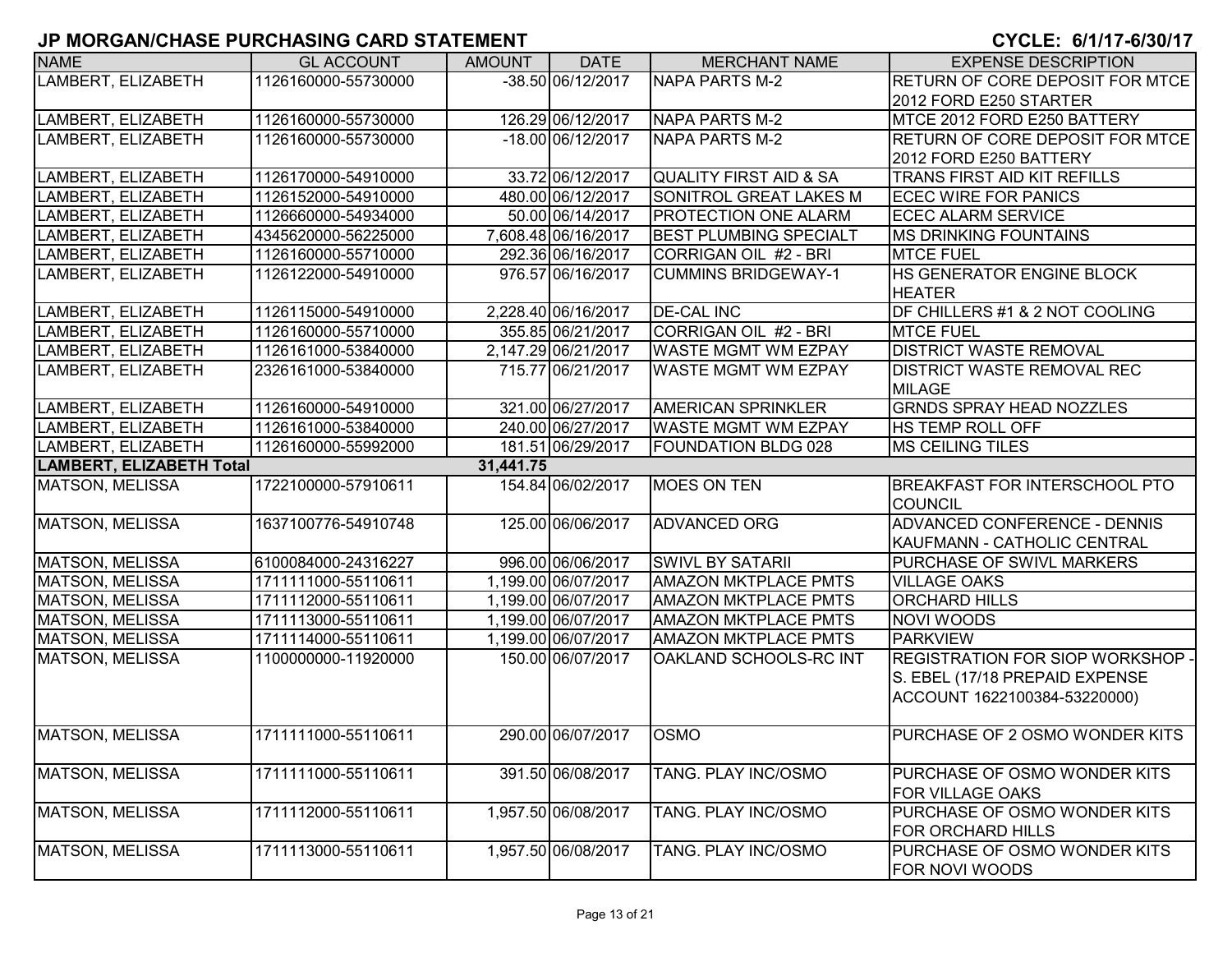| <b>NAME</b>            | <b>GL ACCOUNT</b>   | <b>AMOUNT</b> | <b>DATE</b>         | <b>MERCHANT NAME</b>        | <b>EXPENSE DESCRIPTION</b>                              |
|------------------------|---------------------|---------------|---------------------|-----------------------------|---------------------------------------------------------|
| <b>MATSON, MELISSA</b> | 1711114000-55110611 |               | 1,957.50 06/08/2017 | TANG. PLAY INC/OSMO         | PURCHASE OF OSMO WONDER KITS                            |
|                        |                     |               |                     |                             | <b>FOR PARKVIEW</b>                                     |
| <b>MATSON, MELISSA</b> | 1711115000-55110611 |               | 1,957.50 06/08/2017 | TANG. PLAY INC/OSMO         | PURCHASE OF OSMO WONDER KITS                            |
|                        |                     |               |                     |                             | <b>FOR DEERFIELD</b>                                    |
| <b>MATSON, MELISSA</b> | 1111113000-55110708 |               | 588.60 06/09/2017   | AMAZON.COM                  | <b>BOOK ORDER FOR NOVI WOODS</b>                        |
| <b>MATSON, MELISSA</b> | 1111113000-55110708 |               | 58.86 06/09/2017    | AMAZON.COM                  | <b>BOOK ORDER FOR NOVI WOODS</b>                        |
| MATSON, MELISSA        | 1722100000-53220611 |               | 10.00 06/09/2017    | OAKLAND SCHOOLS-RC INT      | REGISTRATION FOR 2016-17 SCHOOL                         |
|                        |                     |               |                     |                             | COMMITTEE MEETINGS - RJ WEBBER                          |
| <b>MATSON, MELISSA</b> | 1100000000-11920000 |               | 650.00 06/09/2017   | <b>SCHOLASTIC EDUCATION</b> | <b>REGISTRATION FOR LITERACY</b>                        |
|                        |                     |               |                     |                             | LEADERS' INSTITUTE - A. SMITH                           |
| <b>MATSON, MELISSA</b> | 1100000000-11920000 |               | 650.00 06/09/2017   | SCHOLASTIC EDUCATION        | <b>REGISTRATION FOR LITERACY</b>                        |
|                        |                     |               |                     |                             | LEADERS' INSTITUTE - S. BOERSMA                         |
| <b>MATSON, MELISSA</b> | 1100000000-11920000 |               | 650.00 06/09/2017   | <b>SCHOLASTIC EDUCATION</b> | <b>REGISTRATION FOR LITERACY</b>                        |
|                        |                     |               |                     |                             | LEADERS' INSTITUTE - M. ZIEGLER                         |
| <b>MATSON, MELISSA</b> | 1100000000-11920000 |               | 650.00 06/09/2017   | <b>SCHOLASTIC EDUCATION</b> | <b>REGISTRATION FOR LITERACY</b>                        |
|                        |                     |               |                     |                             | LEADERS' INSTITUTE - S. DAVID                           |
| <b>MATSON, MELISSA</b> | 1711112000-55110611 |               | 2,249.25 06/12/2017 | AMAZON.COM                  | PURCHASE OF DASH ROBOTS                                 |
| MATSON, MELISSA        | 1711113000-55110611 |               | 2,249.25 06/13/2017 | AMAZON.COM                  | PURCHASE OF DASH ROBOTS                                 |
| <b>MATSON, MELISSA</b> | 1722100000-53220611 |               | 250.00 06/14/2017   | <b>ADVANCED ORG</b>         | <b>REGISTRATION FOR ADVANCED</b>                        |
|                        |                     |               |                     |                             | WORKSHOP - J. DINKELMANN, R.                            |
|                        |                     |               |                     |                             | <b>BAKER</b>                                            |
| <b>MATSON, MELISSA</b> | 1711111000-55110611 |               | 449.85 06/14/2017   | AMAZON.COM                  | PURCHASE OF DASH ROBOTS                                 |
| <b>MATSON, MELISSA</b> | 1711111000-55110611 |               | 149.95 06/14/2017   | AMAZON.COM                  | PURCHASE OF DASH ROBOT                                  |
| <b>MATSON, MELISSA</b> | 1711111000-55110611 |               | 449.85 06/14/2017   | AMAZON.COM                  | PURCHASE OF DASH ROBOTS                                 |
| <b>MATSON, MELISSA</b> | 1711114000-55110611 |               | 899.70 06/14/2017   | AMAZON.COM                  | PURCHASE OF DASH ROBOTS                                 |
| <b>MATSON, MELISSA</b> | 1722100000-57910611 |               | 399.64 06/14/2017   | AMAZON.COM                  | PURCHASE OF NILT BOOKS - RJ                             |
|                        |                     |               |                     |                             | <b>WEBBER</b>                                           |
| <b>MATSON, MELISSA</b> | 1711114000-55110611 |               | 1,349.55 06/15/2017 | AMAZON.COM                  | PURCHASE OF DASH ROBOTS -                               |
|                        |                     |               |                     |                             | <b>PARKVIEW</b>                                         |
| <b>MATSON, MELISSA</b> | 1711115000-55110611 |               | 1,799.40 06/15/2017 | AMAZON.COM                  | PURCHASE OF DASH ROBOTS                                 |
| <b>MATSON, MELISSA</b> | 1711115000-55110611 |               | 449.85 06/15/2017   | AMAZON.COM                  | PURCHASE OF DASH ROBOTS -                               |
|                        |                     |               |                     |                             | <b>DEERFIELD</b>                                        |
| MATSON, MELISSA        | 1722100000-57910611 |               | 119.08 06/15/2017   | AMAZON.COM                  | PURCHASE OF OFFICE OF ACADEMICS                         |
|                        |                     |               |                     |                             | <b>BOOK</b>                                             |
| <b>MATSON, MELISSA</b> | 1711118000-55110611 |               | 192.50 06/15/2017   |                             | REI*GREENWOODHEINEMANN PURCHASE OF LUCY CALKINS WRITING |
|                        |                     |               |                     |                             | <b>BOOKS FOR NOVI MEADOWS STAFF</b>                     |
|                        |                     |               |                     |                             |                                                         |
| <b>MATSON, MELISSA</b> | 1722100000-57910611 |               | 438.79 06/16/2017   | AMAZON.COM                  | PURCHASE OF NILT BOOKS                                  |
| <b>MATSON, MELISSA</b> | 1722100000-57910611 |               | 207.79 06/16/2017   | AMAZON.COM                  | PURCHASE OF NILT BOOKS                                  |
| <b>MATSON, MELISSA</b> | 1722100000-57910611 |               | 57.63 06/22/2017    | <b>BENITOS PIZZA-NOVI</b>   | PURCHASE OF LUNCH FOR                                   |
|                        |                     |               |                     |                             | PLAYWORKS TRAINING                                      |
| MATSON, MELISSA        | 1711118000-55110611 |               | 4,445.17 06/23/2017 | <b>PAYPAL *ROGUEROBOT</b>   | PURCHASE OF ROGUE ROBOTICS                              |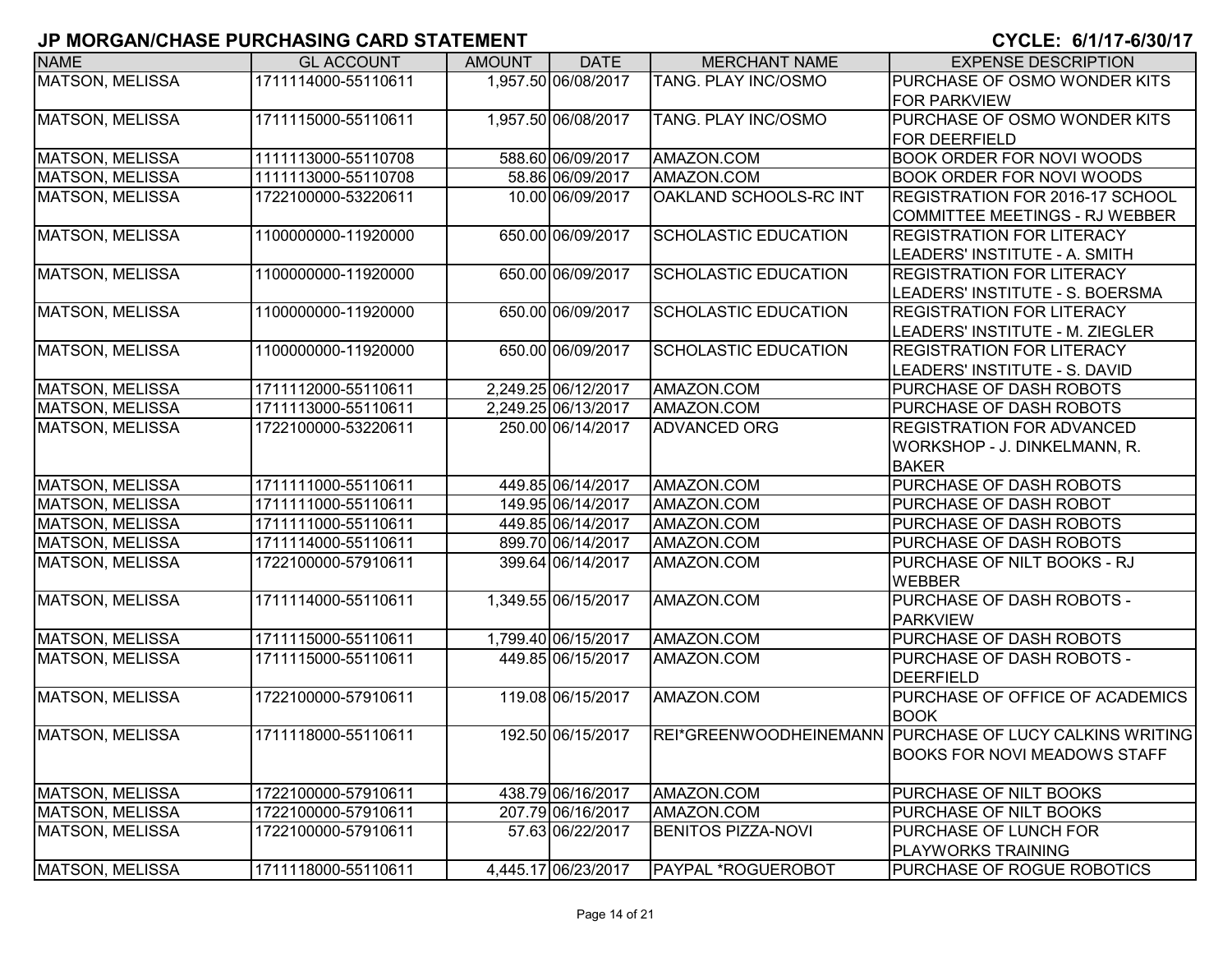| <b>NAME</b>                     | <b>GL ACCOUNT</b>   | <b>AMOUNT</b> | <b>DATE</b>         | <b>MERCHANT NAME</b>           | <b>EXPENSE DESCRIPTION</b>            |
|---------------------------------|---------------------|---------------|---------------------|--------------------------------|---------------------------------------|
| <b>MATSON, MELISSA</b>          | 1711115000-55210000 |               | 360.83 06/23/2017   | THE BOOKSOURCE                 | PURCHASE OF 4TH GRADE MENTOR          |
|                                 |                     |               |                     |                                | <b>TEXTS FOR DEERFIELD</b>            |
| <b>MATSON, MELISSA</b>          | 1722100000-53220611 |               | -124.34 06/27/2017  | <b>BOYNE MTN LODGING</b>       | <b>REFUND FROM BOYNE MOUNTAIN</b>     |
| <b>MATSON, MELISSA</b>          | 1728200000-53610000 |               | 350.52 06/27/2017   | <b>SQ *OAKLAND SCHOOLS</b>     | PURCHASE OF COPIED SUPPLIES           |
| <b>MATSON, MELISSA</b>          | 1722100000-57910611 |               | 70.58 06/28/2017    | ON-ACCOUNT DEPARTMEN           | PURCHASE OF BREAKFAST FOR 6/08/17     |
|                                 |                     |               |                     |                                | <b>NILT MEETING</b>                   |
| <b>MATSON, MELISSA Total</b>    |                     | 34,805.64     |                     |                                |                                       |
| MATTHEWS, STEVEN                | 1123200000-53220000 |               | 159.35 06/09/2017   | <b>RADISSON</b>                | HUMANEX TRAINING IN KALAMAZOO,        |
|                                 |                     |               |                     |                                | MI; JUNE 6-7, 2017; STEVE MATTHEWS    |
|                                 |                     |               |                     |                                |                                       |
| MATTHEWS, STEVEN                | 1123200000-53220000 |               | 8.15 06/28/2017     | <b>SUBWAY</b><br>00165969      | SUSTAIN EXCELLENCE CONFERENCE,        |
|                                 |                     |               |                     |                                | MANISTIQUE, MI; JUNE 26 - 28, 2017;   |
|                                 |                     |               |                     |                                | <b>STEVE MATTHEWS</b>                 |
|                                 |                     |               |                     |                                |                                       |
| MATTHEWS, STEVEN                | 1123200000-53220000 |               | 183.34 06/30/2017   | <b>QUALITY INNS</b>            | <b>CONFERENCE LODGING</b>             |
| <b>MATTHEWS, STEVEN Total</b>   |                     | 350.84        |                     |                                |                                       |
| MCDOUGALL, BARBARA              | 6100061000-24316104 |               | 49.40 06/28/2017    | <b>POOLES TAVERN</b>           | <b>LUNCH MEETING</b>                  |
| <b>MCDOUGALL, BARBARA Total</b> |                     | 49.40         |                     |                                |                                       |
| MILLER, HELEN                   | 6100001000-24316770 |               | 50.00 06/07/2017    | <b>TLF VANESSAS FLOWERS</b>    | <b>SYMPATHY FLOWERS/SUE BURNHAM</b>   |
|                                 |                     |               |                     |                                |                                       |
| MILLER, HELEN                   | 1722100000-53220611 |               | 163.17 06/08/2017   | <b>RADISSON</b>                | LODGING HUMANEX CONF/WEBBER           |
| MILLER, HELEN                   | 1124122000-53220000 |               | 154.35 06/09/2017   | <b>RADISSON</b>                | LODGING HUMANEX CONF/CARTER           |
| MILLER, HELEN                   | 1128300000-57910000 |               | 200.00 06/12/2017   | SPEEDWAY 02202 10              | (4) \$50 GAS CARDS/HOMELESS           |
|                                 |                     |               |                     |                                | <b>TRANSPORTATION</b>                 |
| <b>MILLER, HELEN</b>            | 6100001000-24316770 |               | 2.99 06/19/2017     | MEIJER INC #122 Q01            | <b>KITCHEN SCRUBBING WAND</b>         |
| MILLER, HELEN                   | 1125200000-57912000 |               | 1.49 06/22/2017     |                                | <b>FRAUD, SEE CREDIT</b>              |
| MILLER, HELEN                   | 1125200000-57912000 |               | 149.13 06/22/2017   | <b>HOTEL-SHAKESPEARE</b>       | FRAUD, SEE CREDIT                     |
| MILLER, HELEN                   | 1125200000-57912000 |               | $-1.49$ 06/27/2017  |                                | <b>CREDIT FOR FRAUD</b>               |
| MILLER, HELEN                   | 1125200000-57912000 |               | -149.13 06/27/2017  |                                | <b>CREDIT FOR FRAUD</b>               |
| <b>MILLER, HELEN Total</b>      |                     | 570.51        |                     |                                |                                       |
| <b>NESMITH, RUSSELL</b>         | 1126160000-55993000 |               | 1,795.52 06/05/2017 | <b>RESIDEX</b>                 | <b>DISTRICT WEED CONTROL FOR</b>      |
|                                 |                     |               |                     |                                | <b>LANDSCAPE BEDS &amp; SIDEWALKS</b> |
| NESMITH, RUSSELL                | 1126160000-55730000 |               | 59.04 06/07/2017    | <b>MIDWEST GOLF &amp; TURF</b> | <b>GRNDS ATHLETIC GOLF CART</b>       |
| <b>NESMITH, RUSSELL</b>         | 1126160000-55992000 |               | 7.74 06/08/2017     | THE HOME DEPOT #2704           | <b>OH PLAYGROUND</b>                  |
| <b>NESMITH, RUSSELL</b>         | 1126160000-55992000 |               | 98.97 06/08/2017    | THE HOME DEPOT #2737           | <b>MTCE TOOLS</b>                     |
| NESMITH, RUSSELL                | 1126160000-54220000 |               | 595.32 06/09/2017   | PENSKE TRK LSG 059110          | <b>MTCE TRUCK RENTAL FOR</b>          |
|                                 |                     |               |                     |                                | <b>GRADUATION, OTHER DISTRICT</b>     |
|                                 |                     |               |                     |                                | <b>MOVES</b>                          |
| <b>NESMITH, RUSSELL</b>         | 1126160000-55992000 |               | 7.74 06/09/2017     | THE HOME DEPOT #2737           | OH PLAYGROUND                         |
| <b>NESMITH, RUSSELL</b>         | 1126160000-55993000 |               | 29.37 06/09/2017    | THE HOME DEPOT #2737           | <b>GRNDS TANK SPRAYER</b>             |
| <b>NESMITH, RUSSELL</b>         | 1126160000-55992000 |               | 25.15 06/14/2017    | MY WHITEBOARDS.COM             | <b>DISTRICT HARDWARE FOR HANGING</b>  |
|                                 |                     |               |                     |                                | <b>WHITE BOARDS</b>                   |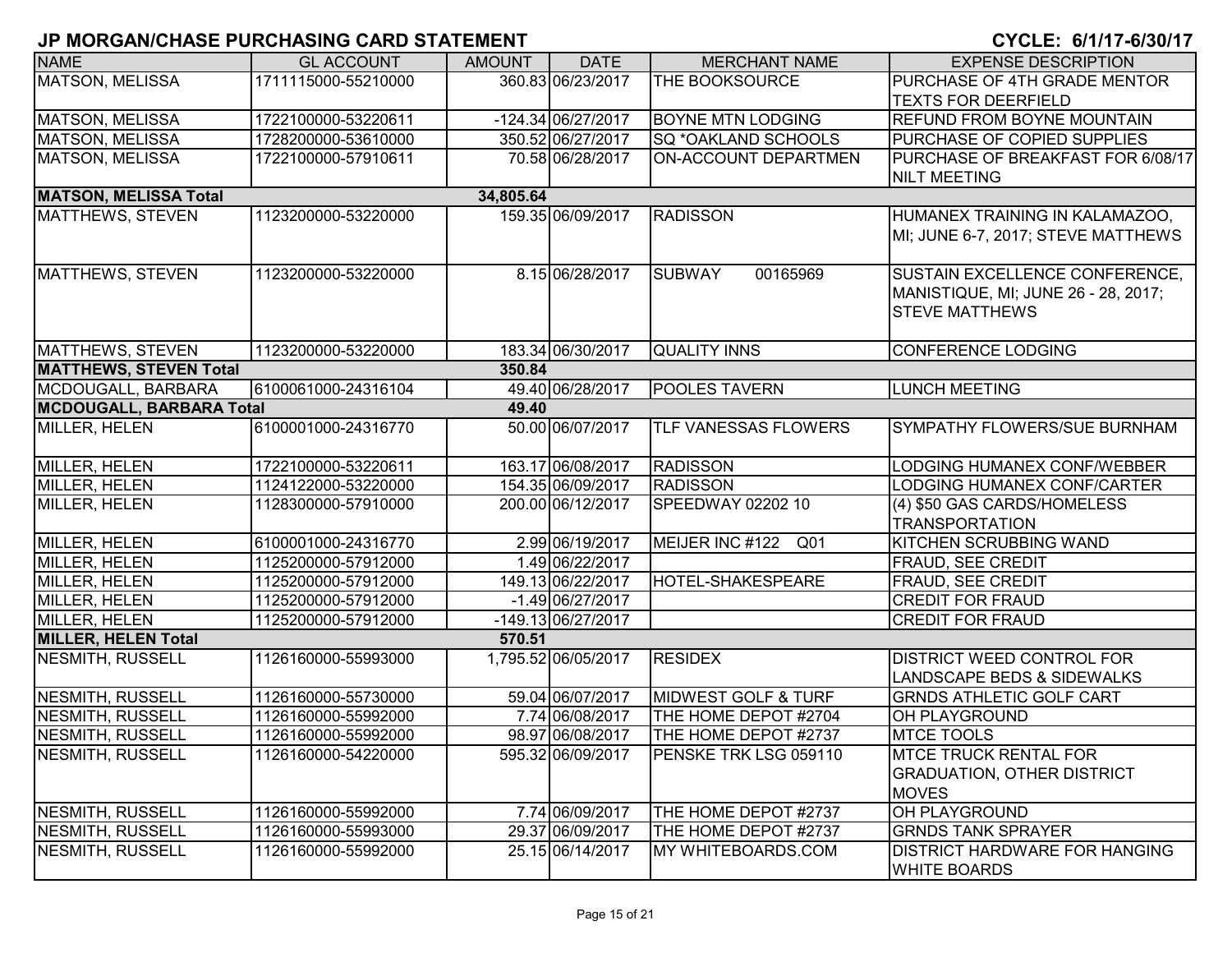| <b>NAME</b>                    | <b>GL ACCOUNT</b>   | <b>AMOUNT</b> | <b>DATE</b>         | <b>MERCHANT NAME</b>          | <b>EXPENSE DESCRIPTION</b>               |
|--------------------------------|---------------------|---------------|---------------------|-------------------------------|------------------------------------------|
| <b>NESMITH, RUSSELL</b>        | 1126160000-55992000 |               | 22.94 06/14/2017    | THE HOME DEPOT #2737          | <b>MS TOOLS</b>                          |
| <b>NESMITH, RUSSELL</b>        | 1126160000-55993000 |               | 49.99 06/15/2017    | <b>SOCCER WORLDBRIGHTO</b>    | NM SOCCER PLAYOFF FLAGS                  |
| <b>NESMITH, RUSSELL</b>        | 1126160000-55993000 |               | 279.85 06/19/2017   | PIONEER REVERE 8008771        | <b>GRNDS FIELD PAINT</b>                 |
| <b>NESMITH, RUSSELL</b>        | 1126160000-55993000 |               | 167.00 06/22/2017   | PENCHURA                      | <b>NM5 PLAYGROUND</b>                    |
| <b>NESMITH, RUSSELL</b>        | 1126160000-55992000 |               | 239.44 06/26/2017   | <b>BEST PLUMBING SPECIALT</b> | HS PERFORMANCE GYM FOUNTAIN              |
| <b>NESMITH, RUSSELL</b>        | 1126160000-55992000 |               | 389.92 06/28/2017   | <b>BEST PLUMBING SPECIALT</b> | <b>MTCE ACORN AUTO SINK STOCK</b>        |
| <b>NESMITH, RUSSELL</b>        | 1126160000-55993000 |               | 58.82 06/28/2017    | SITEONE LANDSCAPE S           | HS PARKING LOT IRRIGATION PIPE           |
| <b>NESMITH, RUSSELL</b>        | 1126160000-55993000 |               | 3.25 06/28/2017     | SITEONE LANDSCAPE S           | HS PARKING LOT IRRIGATION PIPE           |
| <b>NESMITH, RUSSELL</b>        | 1126160000-54220000 |               | 67.20 06/29/2017    | CHETS RENT ALL NOVI           | MTCE MOVE LIFT FROM OH TO HS             |
| <b>NESMITH, RUSSELL</b>        | 1126160000-55992000 |               | 15.87 06/29/2017    | THE HOME DEPOT #2737          | <b>HS IRRIGATION REPAIR</b>              |
| <b>NESMITH, RUSSELL Total</b>  |                     | 3,913.13      |                     |                               |                                          |
| NOWICKI, MATTHEW               | 1127170000-55730000 |               | 69.16 06/22/2017    | <b>ACC CLIMATE CONTROL</b>    | <b>SENSOR</b>                            |
| NOWICKI, MATTHEW               | 1127170000-53220000 |               | 34.62 06/28/2017    | <b>SCHUBERGS BAR</b>          | <b>MEAL AT CONFERENCE</b>                |
| <b>NOWICKI, MATTHEW</b>        | 1127170000-53220000 |               | 26.00 06/29/2017    | <b>BOB EVANS REST #2049</b>   | <b>MEAL AT CONFERENCE</b>                |
| <b>NOWICKI, MATTHEW Total</b>  |                     | 129.78        |                     |                               |                                          |
| OCONNOR, GAIL                  | 1100000000-11923000 |               | 132.59 06/15/2017   | STAPLS7178053036000001        | <b>TEACHING SUPPLIES</b>                 |
| OCONNOR, GAIL                  | 1100000000-11923000 |               | 25.54 06/16/2017    | MEIJER INC #122 Q01           | <b>TEACHING SUPPLIES</b>                 |
| OCONNOR, GAIL                  | 1311800000-54910551 |               | 108.50 06/21/2017   | <b>DEAF COMMUNITY ADVOCAC</b> |                                          |
| OCONNOR, GAIL                  | 1100000000-11923000 |               | 27.34 06/22/2017    | MEIJER INC #122<br>Q01        | <b>TEACHING SUPPLIES</b>                 |
| <b>OCONNOR, GAIL Total</b>     |                     | 293.97        |                     |                               |                                          |
| PATEL, SHAILEE                 | 1222600000-55990000 |               | 57.24 06/16/2017    | <b>CHINA CAFE</b>             | <b>SCHOOL PSYCHOLOGIST INTERVIEW</b>     |
|                                |                     |               |                     |                               | <b>LUNCHEON</b>                          |
| <b>PATEL, SHAILEE Total</b>    |                     | 57.24         |                     |                               |                                          |
| <b>QUITIQUIT, PAMELA</b>       | 1111112000-53220000 |               | 179.35 06/09/2017   | <b>RADISSON</b>               | CONFERENCE ACCOMMODATIONS                |
| QUITIQUIT, PAMELA              | 6100012000-24316275 |               | 21.19 06/26/2017    | 00115659<br><b>STAPLES</b>    | SUPPLIES FOR INTERVIEWING.               |
|                                |                     |               |                     |                               | CHARGED SALES TAX. CREDIT BELOW          |
|                                |                     |               |                     |                               |                                          |
| <b>QUITIQUIT, PAMELA</b>       | 6100012000-24316275 |               | 19.99 06/26/2017    | <b>STAPLES</b><br>00115659    | <b>SUPPLIES PURCHASED FOR</b>            |
|                                |                     |               |                     |                               | <b>INTERVIEWING</b>                      |
| <b>QUITIQUIT, PAMELA</b>       | 6100012000-24316275 |               | -21.19 06/26/2017   | <b>STAPLES</b><br>00115659    | <b>CREDIT BECAUSE SALES TAX WAS</b>      |
|                                |                     |               |                     |                               | <b>CHARGED</b>                           |
| <b>QUITIQUIT, PAMELA Total</b> |                     | 199.34        |                     |                               |                                          |
| <b>REICHLEY, CARRIE</b>        | 1111118000-55110719 |               | 99.00 06/02/2017    | MATH OLYMPIADS (MOEMS)        | MATH OLYMPIAD-GRADE 5 (ERNSTER)          |
|                                |                     |               |                     |                               |                                          |
| <b>REICHLEY, CARRIE</b>        | 1111118000-55110719 |               | 198.00 06/02/2017   | MATH OLYMPIADS (MOEMS)        | MATH OLYMPIAD-GRADE 6 (WELLOCK)          |
|                                |                     |               |                     |                               |                                          |
| <b>REICHLEY, CARRIE</b>        | 1111118000-55110799 |               | 292.10 06/02/2017   | THE RIEGLE PRESS              | <b>CA-60 SUPPLIES</b>                    |
| <b>REICHLEY, CARRIE</b>        | 1111118000-55110799 |               | 40.00 06/07/2017    | <b>SAFEWAY SHREDDING</b>      | SHREDDING PICK UP (6/5/2017)             |
| <b>REICHLEY, CARRIE</b>        | 1111118000-55110799 |               | 1,107.41 06/09/2017 | STAPLS7177696195000001        | <b>GRADE 6 OFFICE SUPPLIES (ELECTRIC</b> |
|                                |                     |               |                     |                               | PENCIL SHARPENER, KLEENEX, HAND          |
|                                |                     |               |                     |                               | <b>SANITIZER &amp; FILLER PAPER</b>      |
|                                |                     |               |                     |                               |                                          |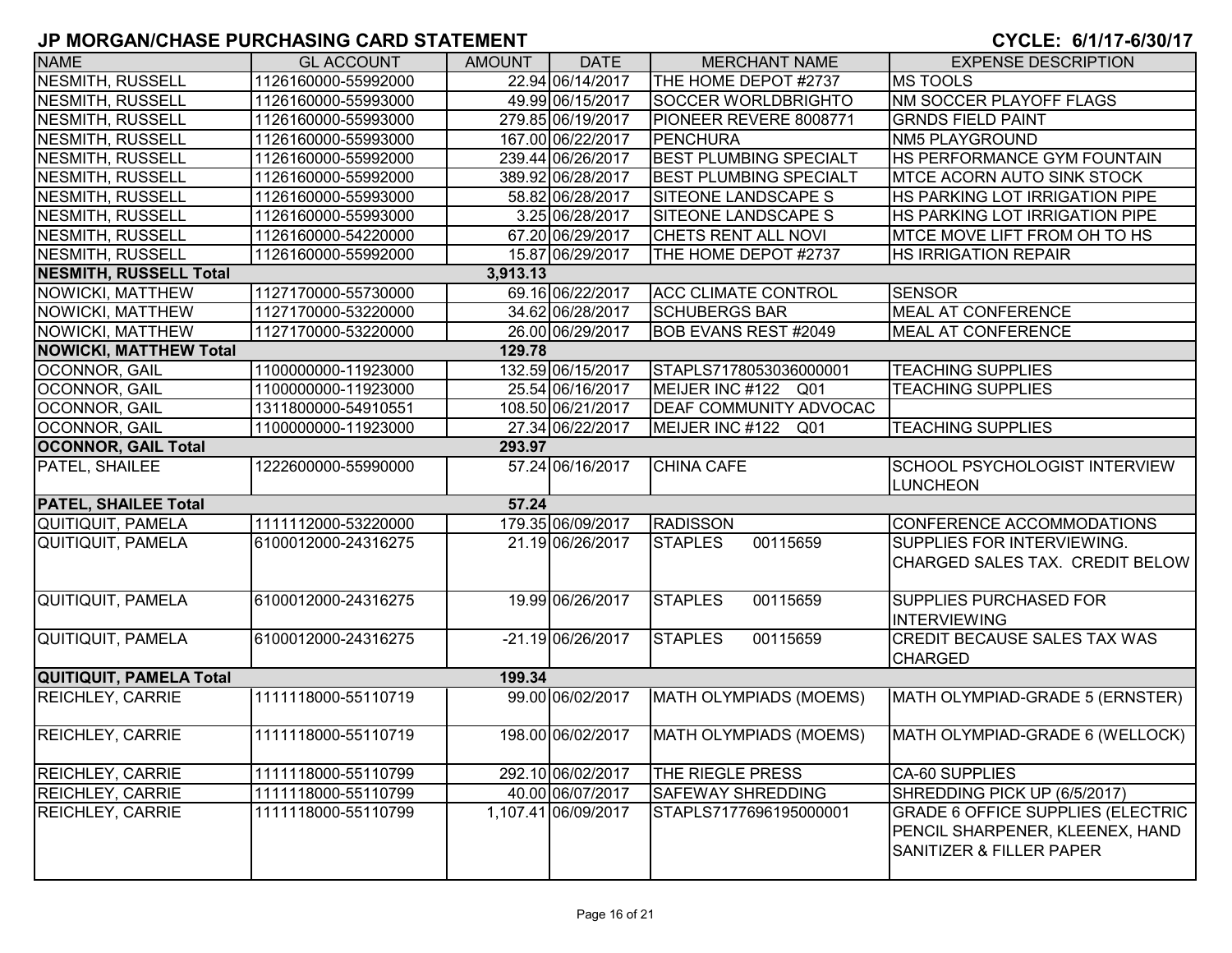| <b>NAME</b>                      | <b>GL ACCOUNT</b>   | <b>AMOUNT</b> | <b>DATE</b>        | <b>MERCHANT NAME</b>                     | <b>EXPENSE DESCRIPTION</b>            |
|----------------------------------|---------------------|---------------|--------------------|------------------------------------------|---------------------------------------|
| REICHLEY, CARRIE                 | 1111118000-55110799 |               | 322.48 06/09/2017  | STAPLS7177698456000001                   | LAMINATING FILM (5TH & 6TH)           |
| <b>REICHLEY, CARRIE</b>          | 1111118000-55110799 |               | 987.36 06/09/2017  | STAPLS7177699947000001                   | <b>GRADE 5 OFFICE SUPPLIES</b>        |
|                                  |                     |               |                    |                                          | (KLEENEX/FILLER PAPER/MANILLA FILE    |
|                                  |                     |               |                    |                                          | <b>FOLDERS)</b>                       |
| <b>REICHLEY, CARRIE</b>          | 6100018000-24316220 |               | 10.00 06/09/2017   | THE HENRY FORD                           | <b>1 EXTRA TICKET PURCHASED FOR</b>   |
|                                  |                     |               |                    |                                          | <b>TEACHER</b>                        |
| <b>REICHLEY, CARRIE</b>          | 6100018000-24316501 |               | 757.50 06/09/2017  | VIECO/888-412-6136                       | <b>DRAWSTRNGS BACKPACKS FOR</b>       |
|                                  |                     |               |                    |                                          | <b>GRADE 6</b>                        |
| <b>REICHLEY, CARRIE</b>          | 6100018000-24316220 |               | 200.00 06/12/2017  | HOWELL CONFERENCE AND                    | DEPOSIT FOR FIELD TRIP FOR 2017-18    |
|                                  |                     |               |                    |                                          | (ALSPAUGH & KIDON)                    |
| <b>REICHLEY, CARRIE</b>          | 6100018000-24316213 |               | 442.55 06/12/2017  | MARSHALL MUSIC #7                        | <b>BAND &amp; ORCHESTRA SUPPLIES</b>  |
| <b>REICHLEY, CARRIE</b>          | 6100018000-24316501 |               | 113.50 06/12/2017  | SQU*SQ *WHITEBOARDSUSA                   | <b>PTO-STAFF REQUEST FULFILLED</b>    |
|                                  |                     |               |                    |                                          | (STUDENT WHITEBOARDS-8)               |
| <b>REICHLEY, CARRIE</b>          | 1111118000-55110799 |               | 496.77 06/12/2017  | SSI*SCHOOL SPECIALTY                     | <b>GRADE 5 OFFICE SUPPLIES (INDEX</b> |
|                                  |                     |               |                    |                                          | CARDS/BATTERIES/BAND AIDS)            |
| REICHLEY, CARRIE                 | 1111118000-55110708 |               | 963.20 06/14/2017  | <b>VERITIV</b>                           | <b>GRADE 5 COPY PAPER</b>             |
| <b>REICHLEY, CARRIE</b>          | 1111118000-55110708 |               | 963.20 06/14/2017  | <b>VERITIV</b>                           | <b>GRADE 6 COPY PAPER</b>             |
| <b>REICHLEY, CARRIE</b>          | 6100018000-24316501 |               | -400.00 06/15/2017 | VIECO/888-412-6136                       | <b>CREDIT FOR FOREST GREEN</b>        |
|                                  |                     |               |                    |                                          | <b>DRAWSTRING BACKPACKS-PTO</b>       |
| <b>REICHLEY, CARRIE</b>          | 1111118000-55110799 |               | 297.46 06/16/2017  | SSI*SCHOOL SPECIALTY                     | LABEL WRITER-NM5 OFFICE & HAND        |
|                                  |                     |               |                    |                                          | <b>SANITIZER</b>                      |
| <b>REICHLEY, CARRIE</b>          | 1111118000-55110799 |               | 311.75 06/20/2017  | <b>SP * CHRMBOOK CLASS</b>               | SUMMER BOOK CLUB-CHIP MCDONALD        |
|                                  |                     |               |                    |                                          |                                       |
| <b>REICHLEY, CARRIE Total</b>    |                     | 7,202.28      |                    |                                          |                                       |
| RODRIGUEZ, SANDRA                | 6100013000-24316275 |               | 235.44 06/06/2017  | AMERICANFRAME                            | <b>ART-FRAMING OF STUDENT ART</b>     |
| RODRIGUEZ, SANDRA                | 6100013000-24316275 |               | 475.00 06/06/2017  | <b>PRINTNOLOGY INC</b>                   | <b>BUTTERFLY GARDEN SIGNS WITH</b>    |
|                                  |                     |               |                    |                                          | <b>TYPESETTING</b>                    |
| RODRIGUEZ, SANDRA                | 6100013000-24316277 |               | 64.70 06/07/2017   | <b>FINDAWAY</b>                          | 3RD GRADE NEF GRANT STORY PATHS       |
|                                  |                     |               |                    |                                          |                                       |
| RODRIGUEZ, SANDRA                | 6100013000-24316287 |               | 90.27 06/07/2017   | <b>FINDAWAY</b>                          | 3RD GRADE NEF GRANT STORY PATHS       |
|                                  |                     |               |                    |                                          |                                       |
| RODRIGUEZ, SANDRA                | 1111113000-55110708 |               | 40.95 06/07/2017   | <b>MONARCH WATCH</b>                     | <b>MONARCH BUTTERFLIES</b>            |
| <b>RODRIGUEZ, SANDRA Total</b>   |                     | 906.36        |                    |                                          |                                       |
| ROOSE, WILLIAM                   | 1128200000-55990000 |               | ,399.00 06/05/2017 | <b>B&amp;H PHOTO 800-606-696</b>         | <b>CANON CAMERA BODY</b>              |
| <b>ROOSE, WILLIAM</b>            | 1128200000-55990000 |               | 289.95 06/09/2017  | B&H PHOTO 800-606-696                    | <b>CAMERA/LENS CARRYING CASE</b>      |
| <b>ROOSE, WILLIAM Total</b>      |                     | 1,688.95      |                    |                                          |                                       |
| <b>SCHRINER, STEPHANIE</b>       | 1111220000-53220000 |               | 82.17 06/08/2017   | <b>RADISSON</b>                          | <b>HUMANEX WORKSHOP</b>               |
| <b>SCHRINER, STEPHANIE</b>       | 6100020000-24316237 |               | 100.00 06/26/2017  | <b>DUNKIN #336551</b><br>Q35             | <b>ACHIEVEMENT AWARD CERTS</b>        |
| <b>SCHRINER, STEPHANIE</b>       | 6100020000-24316770 |               | 40.00 06/26/2017   | <b>DUNKIN #336551</b><br>Q <sub>35</sub> | <b>ACHIEVEMENT AWARD CERTS</b>        |
| <b>SCHRINER, STEPHANIE Total</b> |                     | 222.17        |                    |                                          |                                       |
| <b>SCHURIG, CLAIRE</b>           | 1111322724-55110000 |               | 20.90 06/12/2017   | <b>SYNTAUR PRODUCTIONS</b>               | <b>MUSIC FOR CLASS</b>                |
| <b>SCHURIG, CLAIRE Total</b>     |                     | 20.90         |                    |                                          |                                       |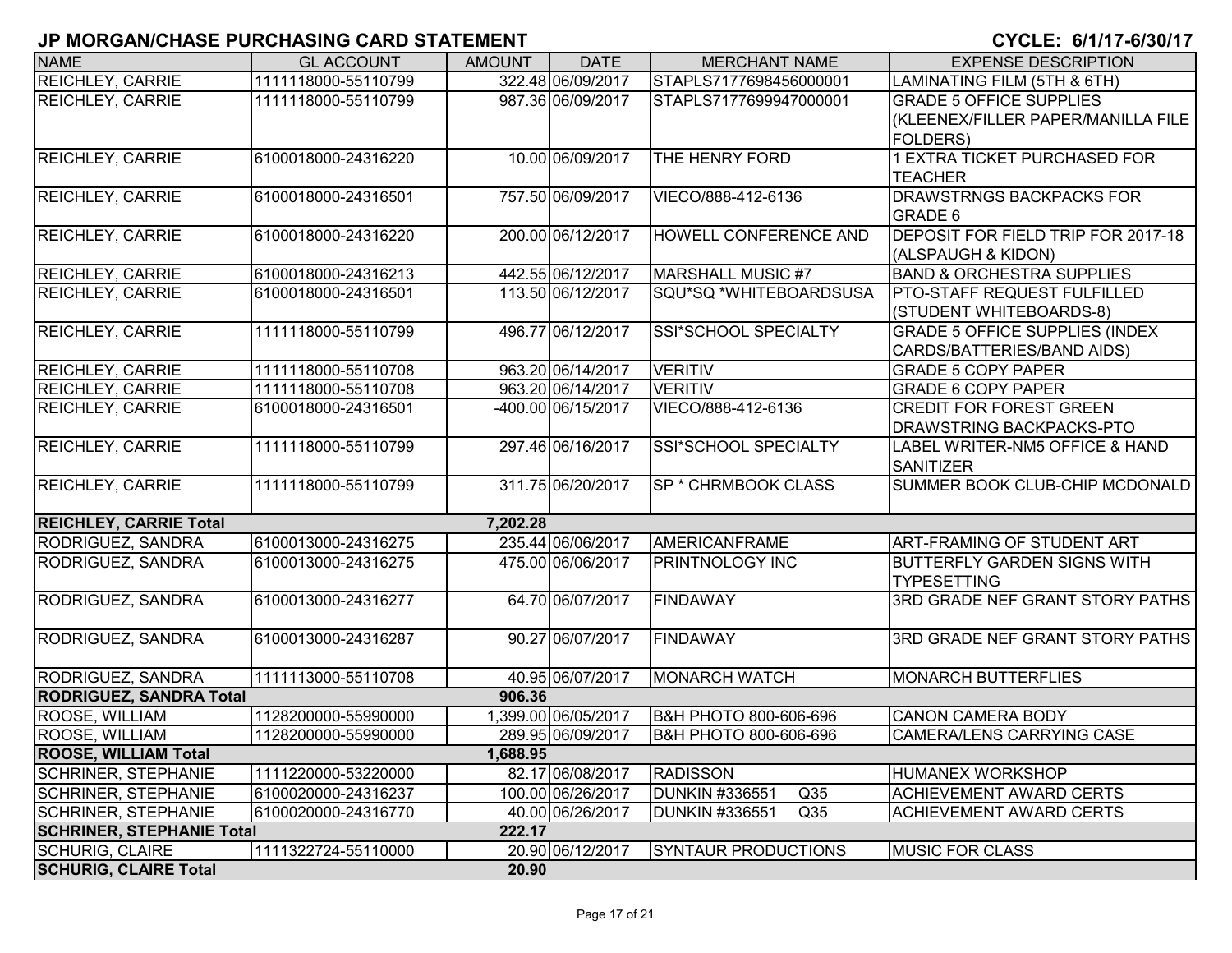| <b>NAME</b>                      | <b>GL ACCOUNT</b>   | <b>AMOUNT</b> | <b>DATE</b>       | <b>MERCHANT NAME</b>       | <b>EXPENSE DESCRIPTION</b>                                                       |
|----------------------------------|---------------------|---------------|-------------------|----------------------------|----------------------------------------------------------------------------------|
| <b>SHAFER, RACHELLE</b>          | 6100012000-24316275 |               | 469.00 06/01/2017 | <b>BOOKDEPOSITORY.COM</b>  | <b>BOOKS FOR STAFF-SUMMER READING</b>                                            |
|                                  |                     |               |                   |                            | <b>FOR BOOK CLUB</b>                                                             |
| <b>SHAFER, RACHELLE</b>          | 6100012000-24316501 |               | 51.00 06/01/2017  | GFS STORE #1985            | <b>PTO EXPENSE-FIELD DAY</b>                                                     |
|                                  |                     |               |                   |                            | <b>RED/WHITE/BLUE POPS</b>                                                       |
| <b>SHAFER, RACHELLE</b>          | 6100012000-24316501 |               | 257.06 06/08/2017 | <b>IMAGESTUFF.COM</b>      | <b>PTO-DOG TAGS FOR FIELD DAY</b>                                                |
| <b>SHAFER, RACHELLE</b>          | 6100012000-24316271 |               | 53.70 06/12/2017  | BED BATH & BEYOND #368     | SOCIAL COMMITTEE BRIDAL SHOWER                                                   |
|                                  |                     |               |                   |                            | <b>GIFT FOR RYAN AND PHELAN</b>                                                  |
| SHAFER, RACHELLE                 | 6100012000-24316275 |               | 180.00 06/16/2017 | <b>GOOD DAY CAFE</b>       | <b>STAFF LUNCHEON</b>                                                            |
| <b>SHAFER, RACHELLE</b>          | 6100012000-24316272 |               | 17.40 06/16/2017  | <b>HATTIES HALLMARK</b>    | MUSIC TEACHER-PACKAGE RETURNED                                                   |
| <b>SHAFER, RACHELLE</b>          | 6100012000-24316275 |               | 106.03 06/19/2017 | JIMMY JOHNS - 396 - E-     | <b>STAFF LUNCHEON</b>                                                            |
| <b>SHAFER, RACHELLE</b>          | 6100012000-24316275 |               | 39.18 06/26/2017  | HONEY TREE RESTAURANT      | LUNCH FOR STAFF INTERVIEWING                                                     |
| <b>SHAFER, RACHELLE Total</b>    |                     | 1,173.37      |                   |                            |                                                                                  |
| SHOEMAKER, DEANNA                | 1100000000-11920000 |               | 160.00 06/21/2017 | <b>MSBO</b>                | <b>WILL NEED TO BE CHANGED TO</b>                                                |
|                                  |                     |               |                   |                            | 1125200000-53220000                                                              |
| <b>SHOEMAKER, DEANNA Total</b>   |                     | 160.00        |                   |                            |                                                                                  |
| STEEH, ROBERT                    | 6100025000-24316301 |               | 102.74 06/16/2017 | SAMSCLUB #6657             | <b>CONCESSION SUPPLIES FOR SUMMER</b><br><b>SCHOOL</b>                           |
| STEEH, ROBERT                    | 6100025000-24316301 |               | 180.46 06/22/2017 | SAMS CLUB #6657            | <b>CONCESSION SUPPLIES FOR SUMMER</b><br>SCHOOL                                  |
| STEEH, ROBERT                    | 6100025000-24316301 |               | 97.22 06/26/2017  | <b>DENISES WIXOM GRILL</b> | DINNER FOR ADULT ED STUDENTS                                                     |
|                                  |                     |               |                   |                            | THAT PARTICIPATED IN OUR                                                         |
|                                  |                     |               |                   |                            | <b>COMMERCIAL</b>                                                                |
| <b>STEEH, ROBERT Total</b>       |                     | 380.42        |                   |                            |                                                                                  |
| <b>STRICKER, CHRISTINE</b>       | 1100000000-11923000 |               | 17.98 06/22/2017  | <b>TARGET</b><br>00014654  | <b>SANDBOX POOLS FOR SUMMER</b>                                                  |
| <b>STRICKER, CHRISTINE</b>       | 1100000000-11923000 |               | 14.40 06/23/2017  | THE HOME DEPOT #2737       | <b>SAND FOR SUMMER CARE</b>                                                      |
| <b>STRICKER, CHRISTINE Total</b> |                     | 32.38         |                   |                            |                                                                                  |
| <b>TURNER, NANCY</b>             | 1221522031-53220000 |               | 15.00 06/16/2017  | OAKLAND SCHOOLS-RC INT     | COACH CONF FOR ALLISON LARSON                                                    |
| <b>TURNER, NANCY</b>             | 1221800063-53220000 |               | 15.00 06/16/2017  | OAKLAND SCHOOLS-RC INT     | COACH CONF FOR CINDY PINGEL                                                      |
| TURNER, NANCY                    | 1222600000-53220000 |               | 15.00 06/16/2017  | OAKLAND SCHOOLS-RC INT     | COACH TRAINING FOR DIRECTOR OF<br><b>STUDENT SERVICES</b>                        |
| <b>TURNER, NANCY Total</b>       |                     | 45.00         |                   |                            |                                                                                  |
| <b>VALENTINE, CYNTHIA</b>        | 1127170000-53220000 |               | -15.00 06/05/2017 | OAKLAND SCHOOLS-RC INT     | <b>REFUND</b>                                                                    |
| <b>VALENTINE, CYNTHIA</b>        | 1127170000-55910000 |               | 10.58 06/07/2017  | AMAZON.COM                 | <b>DIE CUTS</b>                                                                  |
| VALENTINE, CYNTHIA               | 1127170000-57910000 |               | 97.29 06/15/2017  | GFS STORE #1985            | <b>TISSUE/PAPER TOWEL/STUFF FOR</b><br><b>STAFF LUNCHEON</b>                     |
| <b>VALENTINE, CYNTHIA Total</b>  |                     | 92.87         |                   |                            |                                                                                  |
| <b>VUICHARD, TATIANA</b>         | 1622100361-53220000 |               | 630.40 06/06/2017 | <b>DELTA</b>               | NATIONAL SCHOOL PUBLIC RELATIONS<br>ASSOCIATION 2017 SEMINAR BOB<br><b>STEEH</b> |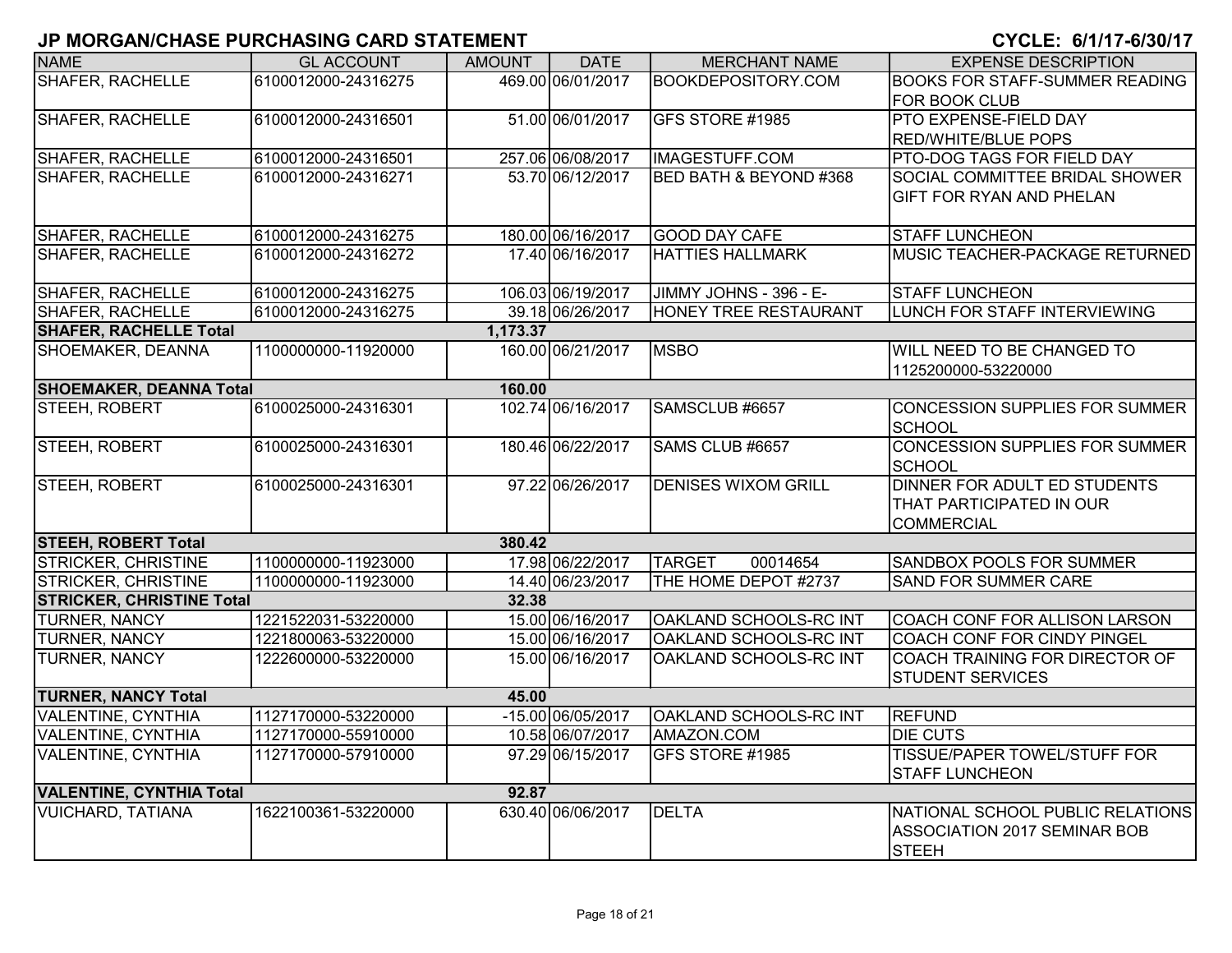| <b>NAME</b>                    | <b>GL ACCOUNT</b>   | <b>AMOUNT</b> | <b>DATE</b>       | <b>MERCHANT NAME</b>        | <b>EXPENSE DESCRIPTION</b>              |
|--------------------------------|---------------------|---------------|-------------------|-----------------------------|-----------------------------------------|
| <b>VUICHARD, TATIANA</b>       | 1622100361-53220000 |               | 870.00 06/06/2017 | <b>NSPRA</b>                | NTIONAL SCHOOL PUBLIC RELATIONS         |
|                                |                     |               |                   |                             | <b>ASSOCIATION 2017 SEMINAR</b>         |
|                                |                     |               |                   |                             | <b>REGISTRATION FEE</b>                 |
| <b>VUICHARD, TATIANA</b>       | 1331100000-55990000 |               | 109.95 06/07/2017 | <b>LEARNING A-Z, LLC</b>    | <b>ELL SUMMER SCHOOL READING</b>        |
|                                |                     |               |                   |                             | <b>MATERIAL</b>                         |
| <b>VUICHARD, TATIANA</b>       | 1331100000-57410000 |               | 395.00 06/13/2017 | <b>LERN</b>                 | LERN MEMBERSHIP RENEWAL FEE             |
|                                |                     |               |                   |                             | STEEH, CIANFERRA, EKOLA, SAVELA         |
| <b>VUICHARD, TATIANA</b>       | 1331100000-54910000 |               | 63.00 06/14/2017  | <b>GRASP</b>                | SUMMER SCHOOL READING/MATH              |
|                                |                     |               |                   |                             | <b>PROGRAM</b>                          |
| <b>VUICHARD, TATIANA</b>       | 1331100000-55990000 |               | 51.93 06/15/2017  | MEIJER INC #122<br>Q01      | SUMMER SCHOOL ELL STORAGE TUBS          |
|                                |                     |               |                   |                             |                                         |
| <b>VUICHARD, TATIANA</b>       | 1331100000-57910000 |               | 168.90 06/20/2017 | JETS PIZZA - MI-046         | SUMMER SCHOOL STAFF MEETING             |
|                                |                     |               |                   |                             | LUNCH                                   |
| <b>VUICHARD, TATIANA</b>       | 1331100000-57910000 |               | 81.77 06/21/2017  | GFS STORE #1985             | <b>SUMMER SCHOOL STAFF</b>              |
|                                |                     |               |                   |                             | <b>ORIENTATION LUNCH</b>                |
| <b>VUICHARD, TATIANA</b>       | 6100000000-24316770 |               | 75.20 06/22/2017  | <b>BUDDY'S PIZZA</b>        | COMMUNITY ED OFFICE STAFF LUNCH         |
| <b>VUICHARD, TATIANA</b>       | 1331100000-54910000 |               | 350.00 06/22/2017 | <b>PAYPAL *WILDLIFESAF</b>  | <b>ELL SUMMER SCHOOL WILDLIFE</b>       |
|                                |                     |               |                   |                             | <b>SAFARI ASSEMBLY</b>                  |
| <b>VUICHARD, TATIANA</b>       | 1331100000-54910000 |               | 400.00 06/22/2017 | <b>PAYPAL *WILDLIFESAF</b>  | ELL SUMMER SCHOOL WILDLIFE WILD         |
|                                |                     |               |                   |                             | <b>SAFARI ASSEMBLY</b>                  |
| <b>VUICHARD, TATIANA</b>       | 2332100000-53610000 |               | 61.54 06/22/2017  | <b>PRINTNOLOGY INC</b>      | <b>FENCE SIGNS FOR TENNIS COURTS</b>    |
| <b>VUICHARD, TATIANA</b>       | 1331100000-55990000 |               | 968.20 06/22/2017 | <b>VERITIV</b>              | HIGH SCHOOL SUMMER SCHOOL COPY          |
|                                |                     |               |                   |                             | <b>PAPER</b>                            |
| <b>VUICHARD, TATIANA</b>       | 1331100000-54910000 |               | 80.00 06/23/2017  | <b>SAFEWAY SHREDDING</b>    | COMMUNITY ED OFFICE SHREDDING           |
|                                |                     |               |                   |                             | <b>SERVICE</b>                          |
| <b>VUICHARD, TATIANA</b>       | 1331100000-55990000 |               | 140.88 06/23/2017 | STAPLS7178468023000001      | SUMMER SCHOOL TEACHER/STUDENT           |
|                                |                     |               |                   |                             | <b>SUPPLIES</b>                         |
| <b>VUICHARD, TATIANA</b>       | 1331100000-55990000 |               | 10.68 06/23/2017  | STAPLS7178468023000002      | SUMMER SCHOOL TEACHER/STUDENT           |
|                                |                     |               |                   |                             | <b>SUPPLIES</b>                         |
| <b>VUICHARD, TATIANA</b>       | 1331100000-55990000 |               | 114.84 06/29/2017 | STAPLS7178848343000001      | <b>SUMMER SCHOOL</b>                    |
|                                |                     |               |                   |                             | <b>TEACHER/STUDENTS SUPPLIES</b>        |
| <b>VUICHARD, TATIANA Total</b> |                     | 4.572.29      |                   |                             |                                         |
| <b>WARECK, MICHELE</b>         | 1111322000-55110708 |               | 80.85 06/01/2017  | AMAZON.COM                  | <b>SE-KURE DOMES FOR HALLWAY</b>        |
| <b>WARECK, MICHELE</b>         | 6100022000-24316190 |               | 179.11 06/01/2017 | <b>WDW DISNEY TICKETS</b>   | ADDITIONAL TICKET FOR HOSA              |
|                                |                     |               |                   |                             | NATIONALS                               |
| <b>WARECK, MICHELE</b>         | 6100022000-24316105 |               | 450.00 06/02/2017 | O CAPTAIN! EDUCATION        | CONFERENCE PAYMENT FOR AP               |
|                                |                     |               |                   |                             | <b>TEACHER</b>                          |
| <b>WARECK, MICHELE</b>         | 6100022000-24316275 |               | 68.17 06/02/2017  | WM SUPERCENTER #2700        | <b>STAFF MEETING SUPPLIES</b>           |
| <b>WARECK, MICHELE</b>         | 6100022000-24316770 |               | 431.99 06/05/2017 | <b>AMAZON MKTPLACE PMTS</b> | <b>STAFF VIDEO CAMERA</b>               |
| <b>WARECK, MICHELE</b>         | 1111322000-55110731 |               | 419.93 06/05/2017 | AMAZON.COM                  | <b>SOCIAL STUDIES COMPUTER SUPPLIES</b> |
|                                |                     |               |                   |                             |                                         |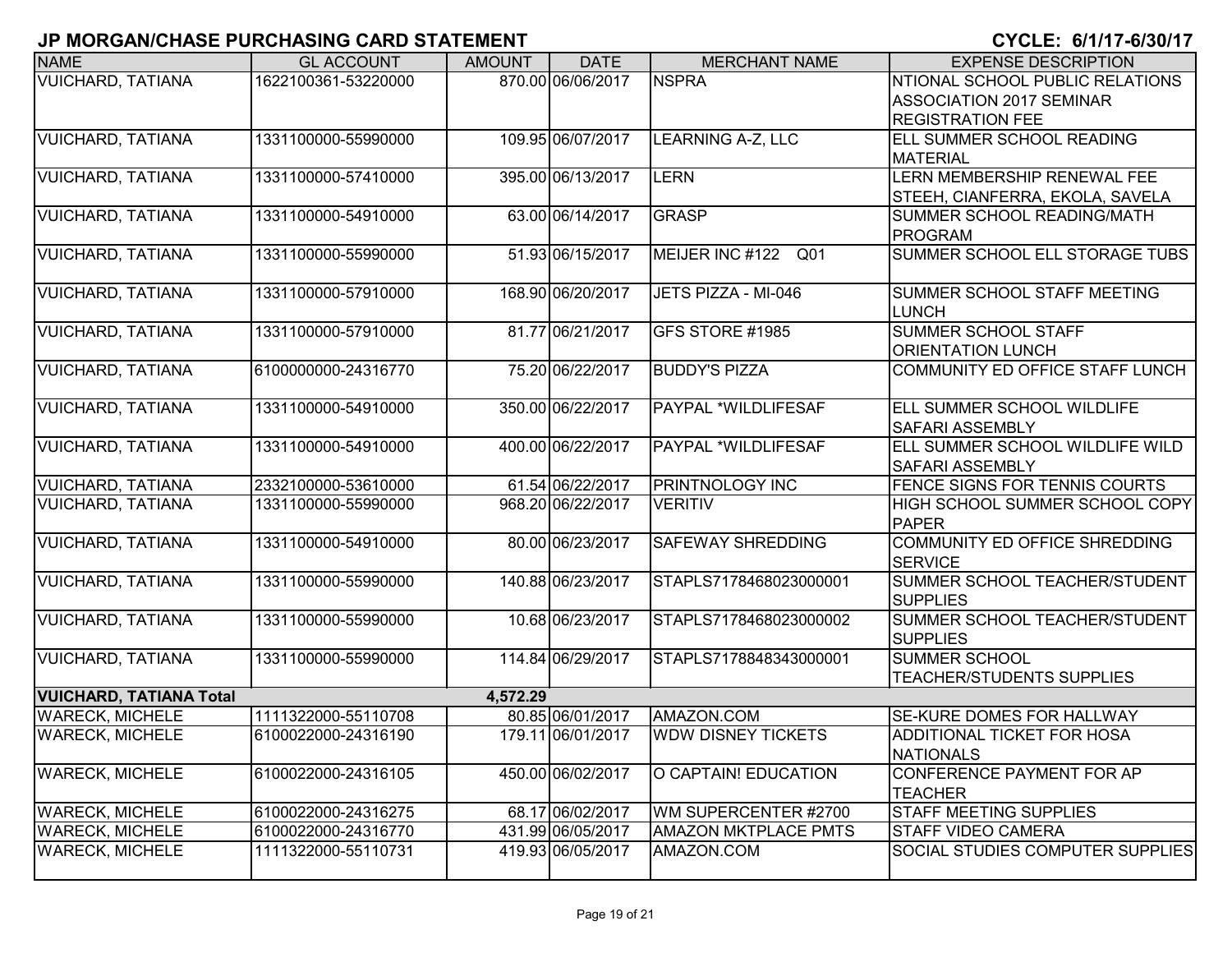| <b>NAME</b>            | <b>GL ACCOUNT</b>   | <b>AMOUNT</b> | <b>DATE</b>         | <b>MERCHANT NAME</b>              | <b>EXPENSE DESCRIPTION</b>                         |
|------------------------|---------------------|---------------|---------------------|-----------------------------------|----------------------------------------------------|
| <b>WARECK, MICHELE</b> | 6100022000-24316105 |               | 59.51 06/05/2017    | AMAZON.COM                        | <b>AP SUPPLIES</b>                                 |
| <b>WARECK, MICHELE</b> | 6100022000-24316200 |               | 69.61 06/05/2017    | JOANN ETC #2004                   | <b>SENIOR CLASS GRADUATION</b>                     |
|                        |                     |               |                     |                                   | <b>SUPPLIES</b>                                    |
| <b>WARECK, MICHELE</b> | 1111322000-55110726 |               | 963.20 06/05/2017   | <b>VERITIV</b>                    | <b>COPY PAPER FOR BUILDING</b>                     |
| <b>WARECK, MICHELE</b> | 6100022000-24316174 |               | 24.46 06/08/2017    | WM SUPERCENTER #2700              | <b>PSAT/PLAN TESTING SUPPLIES</b>                  |
| <b>WARECK, MICHELE</b> | 1111322000-55110708 |               | 95.87 06/09/2017    | AMAZON.COM                        | ADMINISTRATOR BOOKS TO SHARE                       |
|                        |                     |               |                     |                                   | <b>WITH STAFF</b>                                  |
| <b>WARECK, MICHELE</b> | 1111322000-57410000 |               | 25.00 06/09/2017    | OAKLAND SCHOOLS-RC INT            | OAKLAND SCHOOLS COUNSELING                         |
|                        |                     |               |                     |                                   | <b>CONFERENCE REGISTRATION</b>                     |
| <b>WARECK, MICHELE</b> | 1111322000-57410000 |               | 25.00 06/09/2017    | OAKLAND SCHOOLS-RC INT            | OAKLAND SCHOOLS COUNSELING                         |
|                        |                     |               |                     |                                   | <b>CONFERENCE REGISTRATION</b>                     |
| <b>WARECK, MICHELE</b> | 1111322000-55110708 |               | 136.84 06/12/2017   | <b>CONTAINERSTORENOVI</b>         | SPECIAL NEEDS CLASSROOM                            |
|                        |                     |               |                     |                                   | <b>SUPPLIES FOR NEW CURRICULUM</b>                 |
| <b>WARECK, MICHELE</b> | 6100022000-24316189 |               | 26.79 06/12/2017    | <b>JOSTENS INC.</b>               | <b>DIPLOMAS FOR ALUMNI</b>                         |
| <b>WARECK, MICHELE</b> | 6100022000-24316275 |               | 107.85 06/12/2017   | KROGER #729                       | <b>GIFT CARDS FOR RETIREMENT GIFTS</b>             |
| <b>WARECK, MICHELE</b> | 1112722998-55110000 |               | 5,331.75 06/12/2017 | <b>MBA RESEARCH &amp; CURRICU</b> | <b>MARKETING CLASSROOM SUPPLIES</b>                |
| <b>WARECK, MICHELE</b> | 1111322000-57410000 |               | -25.00 06/12/2017   | <b>OAKLAND SCHOOLS-RC INT</b>     | <b>CREDIT FOR CONFERENCE</b>                       |
| <b>WARECK, MICHELE</b> | 1111322000-57410000 |               | -25.00 06/12/2017   | OAKLAND SCHOOLS-RC INT            | <b>CREDIT FOR CONFERENCE</b>                       |
| <b>WARECK, MICHELE</b> | 6100022000-24316175 |               | 240.00 06/12/2017   | <b>SAFEWAY SHREDDING</b>          | PAPER SHREDDING FOR BUILDING                       |
| <b>WARECK, MICHELE</b> | 1122222000-55310000 |               | 51.58 06/12/2017    | <b>STAPLES INC - VT</b>           | <b>EDUCATIONAL MEDIA SUPPLIES</b>                  |
| <b>WARECK, MICHELE</b> | 1111322000-55110799 |               | 288.23 06/12/2017   | STAPLS7177767048000001            | <b>OFFICE SUPPLIES</b>                             |
| <b>WARECK, MICHELE</b> | 1112722998-55110000 |               | 637.00 06/12/2017   | STAPLS7177838624000001            | MARKETING CLASSROOM SUPPLIES                       |
| <b>WARECK, MICHELE</b> | 1111322000-55110707 |               | 85.70 06/12/2017    | STAPLS7177838873000001            | COMPUTER INSTRUCTION TONER                         |
| <b>WARECK, MICHELE</b> | 1111322000-55110707 |               | 78.99 06/12/2017    | STAPLS7177838873000002            | <b>COMPUTER INSTRUCTION TONER</b>                  |
| <b>WARECK, MICHELE</b> | 1111322705-55110000 |               | 59.98 06/12/2017    | STAPLS7177839029000001            | <b>CO-OP SUPPLIES</b>                              |
| <b>WARECK, MICHELE</b> | 1111322704-55110000 |               | 135.99 06/12/2017   | STAPLS7177839889000001            | <b>BUSINESS CLASSROOM SUPPLLIES</b>                |
| <b>WARECK, MICHELE</b> | 1111322000-55110799 |               | 144.24 06/12/2017   | STAPLS7177857528000001            | <b>COUNSELING OFFICE SUPPLIES</b>                  |
| <b>WARECK, MICHELE</b> | 1112722998-55110000 |               | 676.49 06/12/2017   | <b>STORE SUPPLY</b>               | <b>MARKETING CLASSROOM SUPPLIES</b>                |
| <b>WARECK, MICHELE</b> | 6100022000-24316108 |               | 60.00 06/12/2017    | 00012518<br><b>TARGET</b>         | "PAY-IT-FORWARD" GIFT CARDS                        |
| <b>WARECK, MICHELE</b> | 1111322000-55110716 |               | 275.52 06/12/2017   | THE HOME DEPOT #2737              | DRAFTING CLASSROOM SUPPLIES                        |
| <b>WARECK, MICHELE</b> | 6100022000-24316175 |               | 60.00 06/13/2017    | <b>ERDODI MAINTENANCE/ MI</b>     | <b>RETIREMENT LUNCHEON RENTAL</b><br><b>TABLES</b> |
| <b>WARECK, MICHELE</b> | 1111322000-55210799 |               | 212.58 06/13/2017   | <b>TCD*CENGAGE LEARNING</b>       | <b>CLASSROOM TEXTBOOKS</b>                         |
| <b>WARECK, MICHELE</b> | 6100022000-24316770 |               | 188.44 06/14/2017   | KROGER #759                       | <b>RETIREMENT LUNCHEON GIFTS AND</b>               |
|                        |                     |               |                     |                                   | FOOD                                               |
| <b>WARECK, MICHELE</b> | 6100022000-24316770 |               | 78.44 06/14/2017    | <b>UNCLE BUCKS PARTY RENT</b>     | TABLE LINEN RENTAL FOR                             |
|                        |                     |               |                     |                                   | <b>RETIREMENT LUNCHEON</b>                         |
| <b>WARECK, MICHELE</b> | 6100022000-24316108 |               | 39.99 06/15/2017    | KROGER #632                       | <b>RETIREMENT LUNCHEON FOOD</b>                    |
| <b>WARECK, MICHELE</b> | 6100022000-24316770 |               | 135.94 06/15/2017   | KROGER #632                       | <b>RETIREMENT LUNCHEON FOOD</b>                    |
| <b>WARECK, MICHELE</b> | 6100022000-24316275 |               | 611.77 06/15/2017   | <b>MARIA S ITALIAN BAKERY</b>     | RETIREMENT LUNCHEON FOOD                           |
| <b>WARECK, MICHELE</b> | 6100022000-24316770 |               | 229.84 06/15/2017   | SAMSCLUB #6657                    | <b>RETIREMENT LUNCHEON FOOD AND</b>                |
|                        |                     |               |                     |                                   | <b>GIFTS</b>                                       |